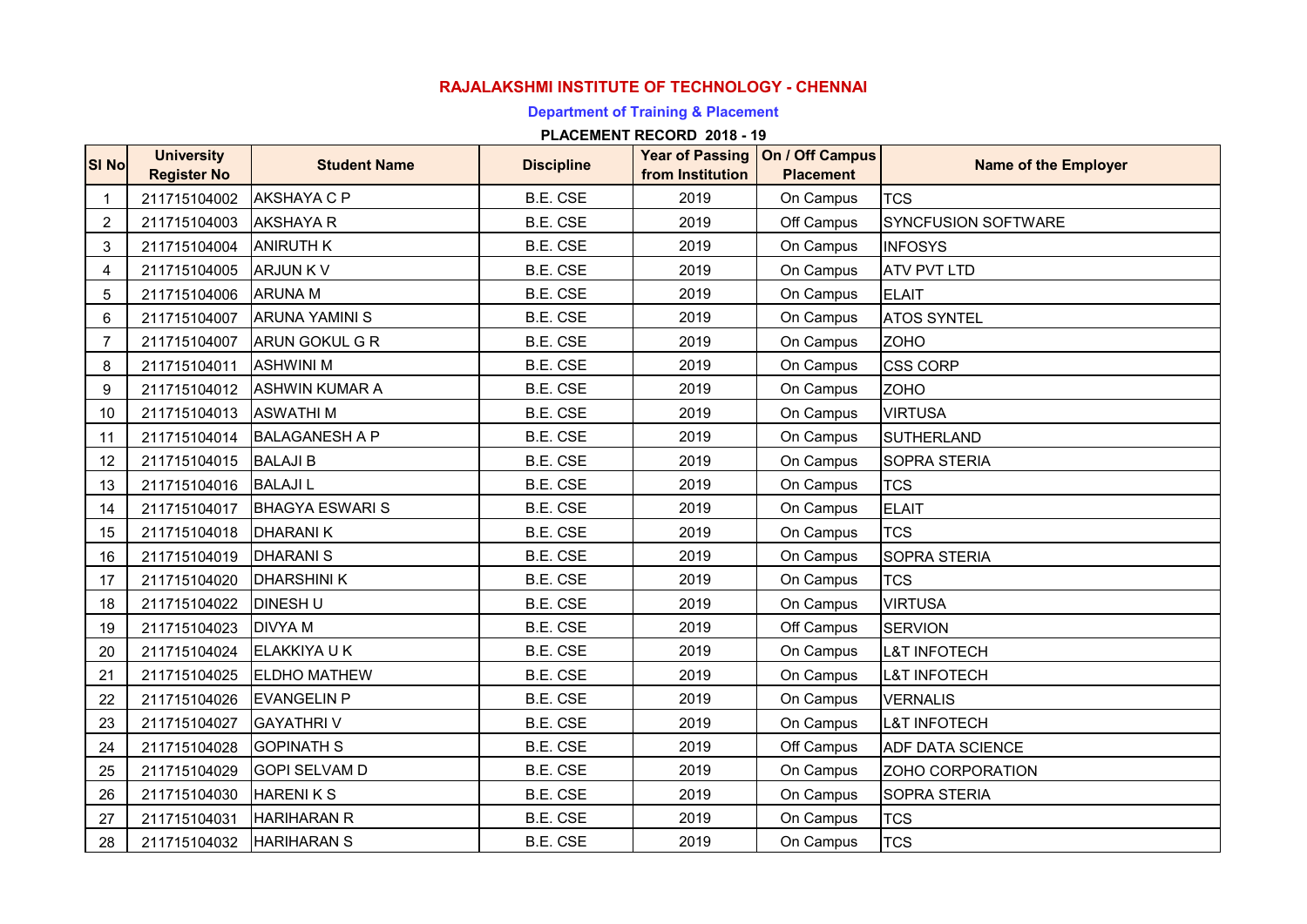| <b>SI No</b> | <b>University</b><br><b>Register No</b> | <b>Student Name</b>      | <b>Discipline</b> | <b>Year of Passing</b><br>from Institution | On / Off Campus<br><b>Placement</b> | <b>Name of the Employer</b>           |
|--------------|-----------------------------------------|--------------------------|-------------------|--------------------------------------------|-------------------------------------|---------------------------------------|
| 29           | 211715104033                            | <b>ISHWARYA R</b>        | <b>B.E. CSE</b>   | 2019                                       | On Campus                           | <b>INFOSYS</b>                        |
| 30           | 211715104034                            | <b>JANANI JOTHSANA J</b> | B.E. CSE          | 2019                                       | On Campus                           | <b>GIRETAIL</b>                       |
| 31           | 211715104035                            | <b>JAYALAKSHMIK</b>      | <b>B.E. CSE</b>   | 2019                                       | On Campus                           | <b>TCS</b>                            |
| 32           | 211715104037                            | <b>KARTHEEKEYAN S</b>    | <b>B.E. CSE</b>   | 2019                                       | On Campus                           | <b>SUTHERLAND</b>                     |
| 33           | 211715104038                            | <b>KARTHIK R</b>         | <b>B.E. CSE</b>   | 2019                                       | On Campus                           | SUTHERLAND                            |
| 34           | 211715104039                            | <b>KARTHY V</b>          | <b>B.E. CSE</b>   | 2019                                       | On Campus                           | <b>TCS</b>                            |
| 35           | 211715104040                            | <b>KAVIPRIYA E</b>       | <b>B.E. CSE</b>   | 2019                                       | On Campus                           | <b>CONGRUENT GLOBAL</b>               |
| 36           | 211715104041                            | <b>KAVIYA K</b>          | <b>B.E. CSE</b>   | 2019                                       | On Campus                           | <b>JUSTDIAL</b>                       |
| 37           | 211715104042                            | <b>KEERTHIGA S</b>       | <b>B.E. CSE</b>   | 2019                                       | On Campus                           | <b>SUTHERLAND</b>                     |
| 38           | 211715104043                            | KIRTHIGA S               | <b>B.E. CSE</b>   | 2019                                       | On Campus                           | <b>JUSTDIAL</b>                       |
| 39           | 211715104045                            | <b>KISHOR KUMARTS</b>    | <b>B.E. CSE</b>   | 2019                                       | On Campus                           | <b>TCS</b>                            |
| 40           | 211715104046                            | <b>KRISHNAVENI N</b>     | <b>B.E. CSE</b>   | 2019                                       | On Campus                           | <b>TCS NINJA</b>                      |
| 41           | 211715104047                            | <b>LAKSHMIM</b>          | <b>B.E. CSE</b>   | 2019                                       | On Campus                           | <b>ATOS SYNTEL</b>                    |
| 42           | 211715104048                            | LAKSHMI NARASIMHAN N     | <b>B.E. CSE</b>   | 2019                                       | On Campus                           | <b>TECH MAHINDRA</b>                  |
| 43           | 211715104050                            | <b>LATHA S</b>           | <b>B.E. CSE</b>   | 2019                                       | On Campus                           | <b>TCS</b>                            |
| 44           | 211715104051                            | <b>LAVANYA B</b>         | <b>B.E. CSE</b>   | 2019                                       | Off Campus                          | <b>EXPEDITORS</b>                     |
| 45           | 211715104052                            | <b>LEELA S</b>           | <b>B.E. CSE</b>   | 2019                                       | On Campus                           | <b>TCS</b>                            |
| 46           | 211715104053                            | <b>LOKESWAR M C</b>      | <b>B.E. CSE</b>   | 2019                                       | On Campus                           | <b>SUTHERLAND</b>                     |
| 47           | 211715104054                            | <b>MANIKANDAN K</b>      | B.E. CSE          | 2019                                       | On Campus                           | <b>TCS</b>                            |
| 48           | 211715104055                            | <b>MANIMEGALAI M</b>     | <b>B.E. CSE</b>   | 2019                                       | On Campus                           | <b>TCS</b>                            |
| 49           | 211715104057                            | <b>MARYKENS B</b>        | <b>B.E. CSE</b>   | 2019                                       | On Campus                           | <b>GIRETAIL</b>                       |
| 50           | 211715104058                            | <b>MEGHA SINGH</b>       | <b>B.E. CSE</b>   | 2019                                       | On Campus                           | <b>GIRETAIL</b>                       |
| 51           | 211715104059                            | <b>MONASH K</b>          | <b>B.E. CSE</b>   | 2019                                       | Off Campus                          | <b>CLOUD LOGIC LAB</b>                |
| 52           | 211715104061                            | <b>MONICA M</b>          | <b>B.E. CSE</b>   | 2019                                       | On Campus                           | <b>TCS NINJA</b>                      |
| 53           | 211715104062                            | <b>MONISH RAJ T</b>      | B.E. CSE          | 2019                                       | On Campus                           | <b>MPHASIS</b>                        |
| 54           | 211715104063                            | <b>NAMASIVAYAM S</b>     | <b>B.E. CSE</b>   | 2019                                       | Off Campus                          | <b>ENTERPRISES TOUCH</b>              |
| 55           | 211715104064                            | NANDHINI C M             | <b>B.E. CSE</b>   | 2019                                       | On Campus                           | R R DONNELLEY INDIA OUTSOURCE PVT LTD |
| 56           | 211715104067                            | <b>PAVITHIRA S</b>       | <b>B.E. CSE</b>   | 2019                                       | On Campus                           | <b>RAMCO SYSTEMS</b>                  |
| 57           | 211715104068                            | POORRNIKA K              | B.E. CSE          | 2019                                       | On Campus                           | <b>TCS</b>                            |
| 58           | 211715104069                            | POORVAJA D               | <b>B.E. CSE</b>   | 2019                                       | On Campus                           | <b>VIRTUSA</b>                        |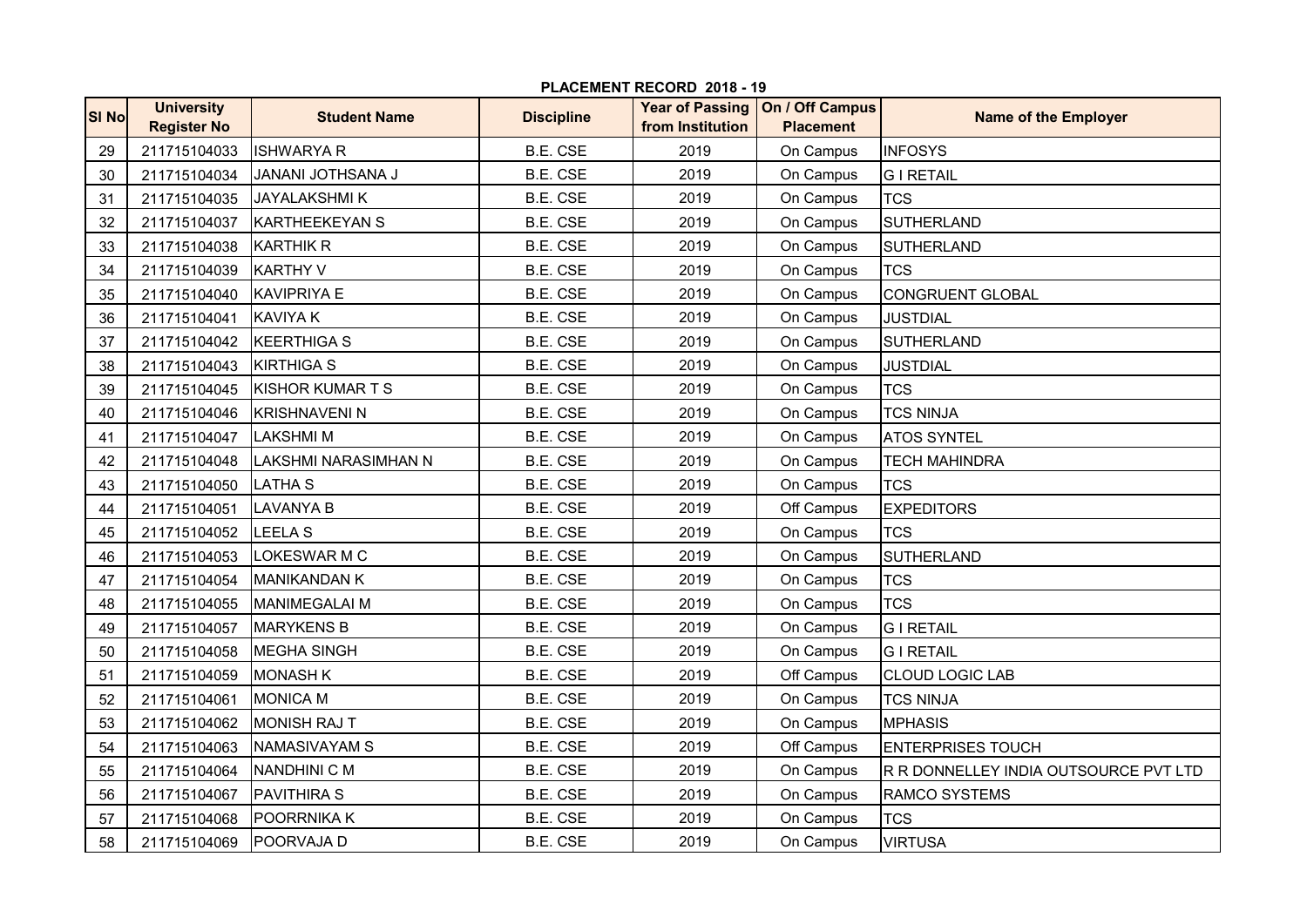|              |                                         |                         |                   | PLACEMENT RECORD 2018 - 19 |                                                       |                                         |  |
|--------------|-----------------------------------------|-------------------------|-------------------|----------------------------|-------------------------------------------------------|-----------------------------------------|--|
| <b>SI No</b> | <b>University</b><br><b>Register No</b> | <b>Student Name</b>     | <b>Discipline</b> | from Institution           | Year of Passing   On / Off Campus<br><b>Placement</b> | <b>Name of the Employer</b>             |  |
| 59           | 211715104071                            | <b>PRAVALIKA B</b>      | B.E. CSE          | 2019                       | On Campus                                             | <b>TCS</b>                              |  |
| 60           | 211715104072                            | <b>PRAVEEN P</b>        | <b>B.E. CSE</b>   | 2019                       | On Campus                                             | <b>ATOS SYNTEL</b>                      |  |
| 61           | 211715104073                            | <b>PREETHA G</b>        | B.E. CSE          | 2019                       | Off Campus                                            | TEACHER-CHAITANIYA SCHOOL               |  |
| 62           | 211715104074                            | <b>PREM KUMAR S</b>     | B.E. CSE          | 2019                       | On Campus                                             | <b>ASPIRE SYSTEMS</b>                   |  |
| 63           | 211715104077                            | <b>PRIYADHARSHINI M</b> | B.E. CSE          | 2019                       | On Campus                                             | <b>ATOS SYNTEL</b>                      |  |
| 64           | 211715104080                            | <b>RAMYA G</b>          | B.E. CSE          | 2019                       | On Campus                                             | <b>SUTHERLAND</b>                       |  |
| 65           | 211715104083                            | <b>RANJITHA N</b>       | B.E. CSE          | 2019                       | Off Campus                                            | <b>J M POLYMER</b>                      |  |
| 66           | 211715104084                            | <b>SACHIN A K</b>       | B.E. CSE          | 2019                       | On Campus                                             | <b>SOPRA STERIA</b>                     |  |
| 67           | 211715104085                            | <b>SAHANA B</b>         | B.E. CSE          | 2019                       | On Campus                                             | <b>TECH MAHINDRA</b>                    |  |
| 68           | 211715104086                            | <b>SAI AKSHAYA R</b>    | B.E. CSE          | 2019                       | Off Campus                                            | TIMES MED                               |  |
| 69           | 211715104087                            | <b>SAI GANESH B</b>     | B.E. CSE          | 2019                       | On Campus                                             | <b>TCS</b>                              |  |
| 70           | 211715104088                            | SAIRAMAKRISHNEN J       | B.E. CSE          | 2019                       | On Campus                                             | <b>SUTHERLAND</b>                       |  |
| 71           | 211715104089                            | <b>SAKTHI MEENA S</b>   | B.E. CSE          | 2019                       | On Campus                                             | <b>TCS</b>                              |  |
| 72           | 211715104090                            | <b>SAKTHIVEL A</b>      | <b>B.E. CSE</b>   | 2019                       | Off Campus                                            | ORION INDIA SYSTEMS PRIVATE LIMITED     |  |
| 73           | 211715104091                            | <b>SAQHY HARI S</b>     | <b>B.E. CSE</b>   | 2019                       | On Campus                                             | <b>VIRTUSA</b>                          |  |
| 74           | 211715104092                            | <b>SARANYA A</b>        | B.E. CSE          | 2019                       | On Campus                                             | <b>TCS</b>                              |  |
| 75           | 211715104093                            | <b>SARMILA J K V</b>    | B.E. CSE          | 2019                       | On Campus                                             | <b>WIPRO</b>                            |  |
| 76           | 211715104094                            | <b>SATHISHKUMAR M</b>   | B.E. CSE          | 2019                       | On Campus                                             | <b>CALOTROPHIS</b>                      |  |
| 77           | 211715104098                            | SHENBAGALAKSHMIR        | B.E. CSE          | 2019                       | On Campus                                             | <b>ASPIRE SYSTEMS</b>                   |  |
| 78           | 211715104099                            | SINDUJHA A U            | <b>B.E. CSE</b>   | 2019                       | On Campus                                             | <b>TCS</b>                              |  |
| 79           | 211715104100                            | <b>SIVAKUMAR S</b>      | B.E. CSE          | 2019                       | On Campus                                             | <b>WIPRO</b>                            |  |
| 80           | 211715104101                            | <b>SONA A</b>           | B.E. CSE          | 2019                       | Off Campus                                            | <b>ACCENTURE</b>                        |  |
| 81           | 211715104102                            | <b>SRIHARI V</b>        | B.E. CSE          | 2019                       | On Campus                                             | <b>JUST DIAL</b>                        |  |
| 82           | 211715104103                            | SRI LAKSHMI R V         | B.E. CSE          | 2019                       | On Campus                                             | <b>TCS</b>                              |  |
| 83           | 211715104104                            | <b>SRINIVASAN S</b>     | B.E. CSE          | 2019                       | On Campus                                             | <b>NTT DATA</b>                         |  |
| 84           | 211715104105                            | <b>SURYAM</b>           | B.E. CSE          | 2019                       | On Campus                                             | <b>TCS</b>                              |  |
| 85           | 211715104106                            | <b>SUSHMITHA B</b>      | B.E. CSE          | 2019                       | On Campus                                             | <b>CALOTROPHIS</b>                      |  |
| 86           | 211715104108                            | <b>VAISHALI J P</b>     | B.E. CSE          | 2019                       | On Campus                                             | S 10 HEALTHCARE SOLUTIONS               |  |
| 87           | 211715104109                            | <b>VAITHEESWARI V</b>   | B.E. CSE          | 2019                       | Off Campus                                            | ONLINE SOLUTION(IMAGING)PVT LTD CHENNAI |  |
| 88           | 211715104110                            | <b>VARSHA J</b>         | <b>B.E. CSE</b>   | 2019                       | On Campus                                             | <b>SUTHERLAND</b>                       |  |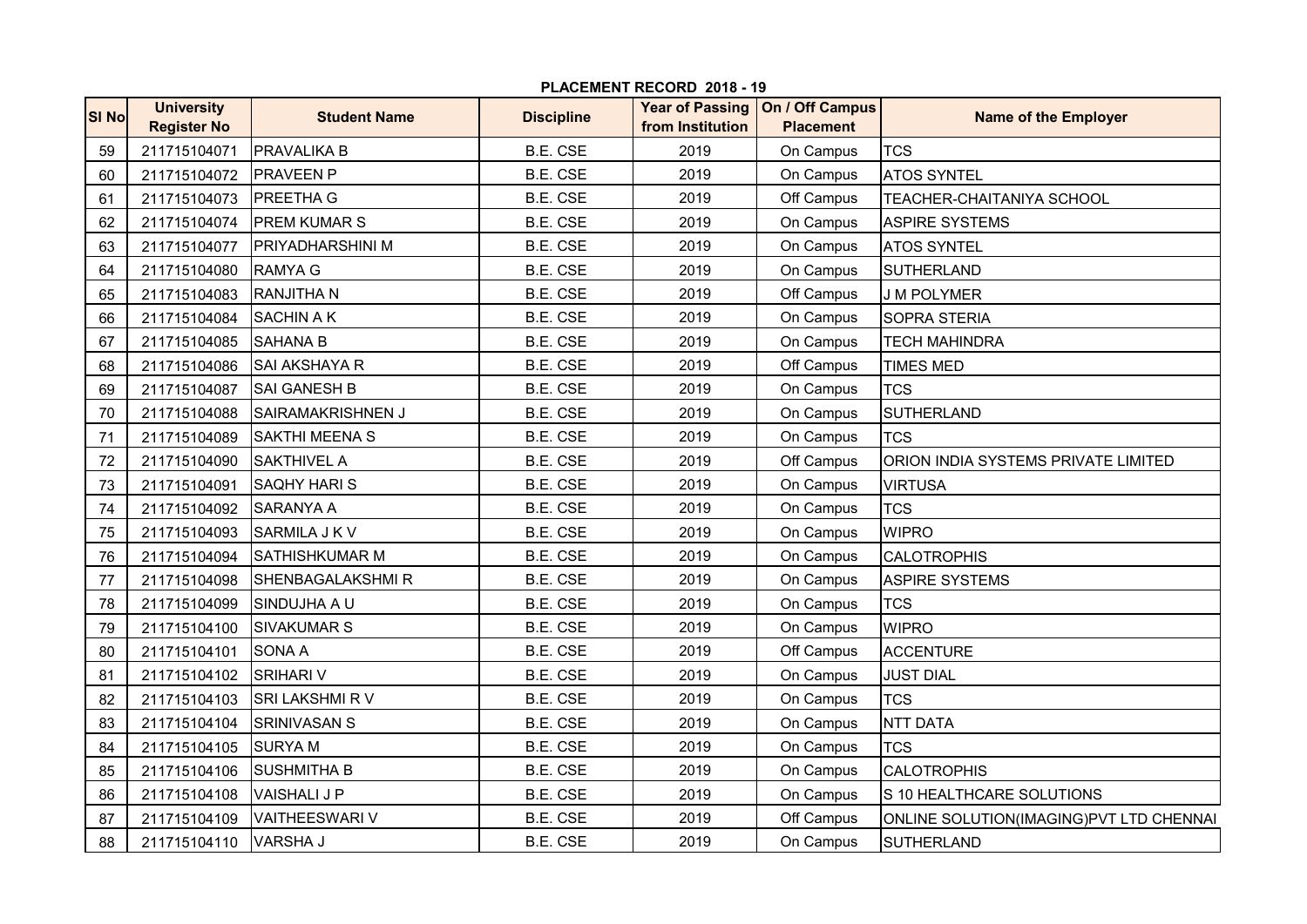| <b>SI No</b> | <b>University</b><br><b>Register No</b> | <b>Student Name</b>     | <b>Discipline</b> | <b>Year of Passing</b><br>from Institution | On / Off Campus<br><b>Placement</b> | <b>Name of the Employer</b>    |
|--------------|-----------------------------------------|-------------------------|-------------------|--------------------------------------------|-------------------------------------|--------------------------------|
| 89           | 211715104112                            | <b>VIJITHAT</b>         | <b>B.E. CSE</b>   | 2019                                       | On Campus                           | <b>SUTHERLAND</b>              |
| 90           | 211715104113                            | <b>VINOTHINI N</b>      | <b>B.E. CSE</b>   | 2019                                       | On Campus                           | <b>ELAIT</b>                   |
| 91           | 211715104114                            | YASMEEN M               | <b>B.E. CSE</b>   | 2019                                       | On Campus                           | <b>TCS</b>                     |
| 92           | 211715104115                            | YOGARAJAN M             | <b>B.E. CSE</b>   | 2019                                       | On Campus                           | ZOHO CORPORATION               |
| 93           | 211715104116                            | YUVAN M                 | <b>B.E. CSE</b>   | 2019                                       | On Campus                           | <b>TCS</b>                     |
| 94           | 211715104117                            | YUVARAJ D               | <b>B.E. CSE</b>   | 2019                                       | On Campus                           | <b>ATV PVT LTD</b>             |
| 95           | 211715105003                            | <b>ABRAR AHAMED A F</b> | <b>B.E-EEE</b>    | 2019                                       | On Campus                           | <b>JUST DIAL</b>               |
| 96           | 211715105004                            | <b>ARJUN R</b>          | <b>B.E-EEE</b>    | 2019                                       | On Campus                           | SUTHERLAND NON VOICE           |
| 97           | 211715105005                            | <b>BABU E</b>           | <b>B.E-EEE</b>    | 2019                                       | On Campus                           | JUST DIAL                      |
| 98           | 211715105007                            | <b>BHARATHY LAXMI V</b> | <b>B.E-EEE</b>    | 2019                                       | On Campus                           | <b>SIX MARBELS</b>             |
| 99           | 211715105008                            | <b>DIWAKAR M</b>        | <b>B.E-EEE</b>    | 2019                                       | Off Campus                          | TENON FM ELECTRICAL TECHNICIAN |
| 100          | 211715105011                            | <b>HRISHIKESH TSR</b>   | <b>B.E-EEE</b>    | 2019                                       | On Campus                           | <b>TCS</b>                     |
| 101          | 211715105012                            | JHONA PRASANAKUMAR P    | <b>B.E-EEE</b>    | 2019                                       | On Campus                           | <b>WIPRO</b>                   |
| 102          | 211715105013                            | <b>KARTHICK M</b>       | <b>B.E-EEE</b>    | 2019                                       | On Campus                           | <b>MPHASIS</b>                 |
| 103          | 211715105014                            | KAVIYA JAISRI K         | <b>B.E-EEE</b>    | 2019                                       | On Campus                           | <b>TCS</b>                     |
| 104          | 211715105015                            | <b>KRITHIGA I</b>       | <b>B.E-EEE</b>    | 2019                                       | On Campus                           | <b>TCS</b>                     |
| 105          | 211715105017                            | LOGESH J                | <b>B.E-EEE</b>    | 2019                                       | On Campus                           | <b>JBM AUTOSYSTEMS</b>         |
| 106          | 211715105018                            | LOGESHWARI V            | <b>B.E-EEE</b>    | 2019                                       | On Campus                           | S 10 HEALTHCARE SOLUTIONS      |
| 107          | 211715105019                            | <b>MANTHRA S R</b>      | <b>B.E-EEE</b>    | 2019                                       | On Campus                           | <b>IDBI</b>                    |
| 108          | 211715105020                            | <b>MONISHA M</b>        | <b>B.E-EEE</b>    | 2019                                       | On Campus                           | SUTHERLAND NON VOICE           |
| 109          | 211715105021                            | <b>MYTHILI R</b>        | <b>B.E-EEE</b>    | 2019                                       | On Campus                           | SUTHERLAND NON VOICE           |
| 110          | 211715105022                            | <b>NARESH</b>           | <b>B.E-EEE</b>    | 2019                                       | On Campus                           | <b>BIGFDAY</b>                 |
| 111          | 211715105023                            | <b>OVIYA PK</b>         | <b>B.E-EEE</b>    | 2019                                       | On Campus                           | <b>INFOSYS</b>                 |
| 112          | 211715105024                            | <b>PASUPATHI B</b>      | <b>B.E-EEE</b>    | 2019                                       | On Campus                           | <b>JUST DIAL</b>               |
| 113          | 211715105025                            | <b>R.PAVITHRA</b>       | <b>B.E-EEE</b>    | 2019                                       | On Campus                           | <b>L&amp;T INFOTECH</b>        |
| 114          | 211715105026                            | <b>PAVITHRA V</b>       | <b>B.E-EEE</b>    | 2019                                       | On Campus                           | <b>TCS</b>                     |
| 115          | 211715105027                            | <b>PAVITRA V</b>        | <b>B.E-EEE</b>    | 2019                                       | On Campus                           | <b>TCS</b>                     |
| 116          | 211715105028                            | <b>POORNIMADEVI M</b>   | <b>B.E-EEE</b>    | 2019                                       | Off Campus                          | <b>BEYOND UNIVERSE</b>         |
| 117          | 211715105030                            | <b>RAMALINGAMTS</b>     | <b>B.E-EEE</b>    | 2019                                       | Off Campus                          | TENON FM ELECTRICAL TECHNICIAN |
| 118          | 211715105031                            | <b>RATHNA S B</b>       | <b>B.E-EEE</b>    | 2019                                       | On Campus                           | KONE ELAVATOR INDIA            |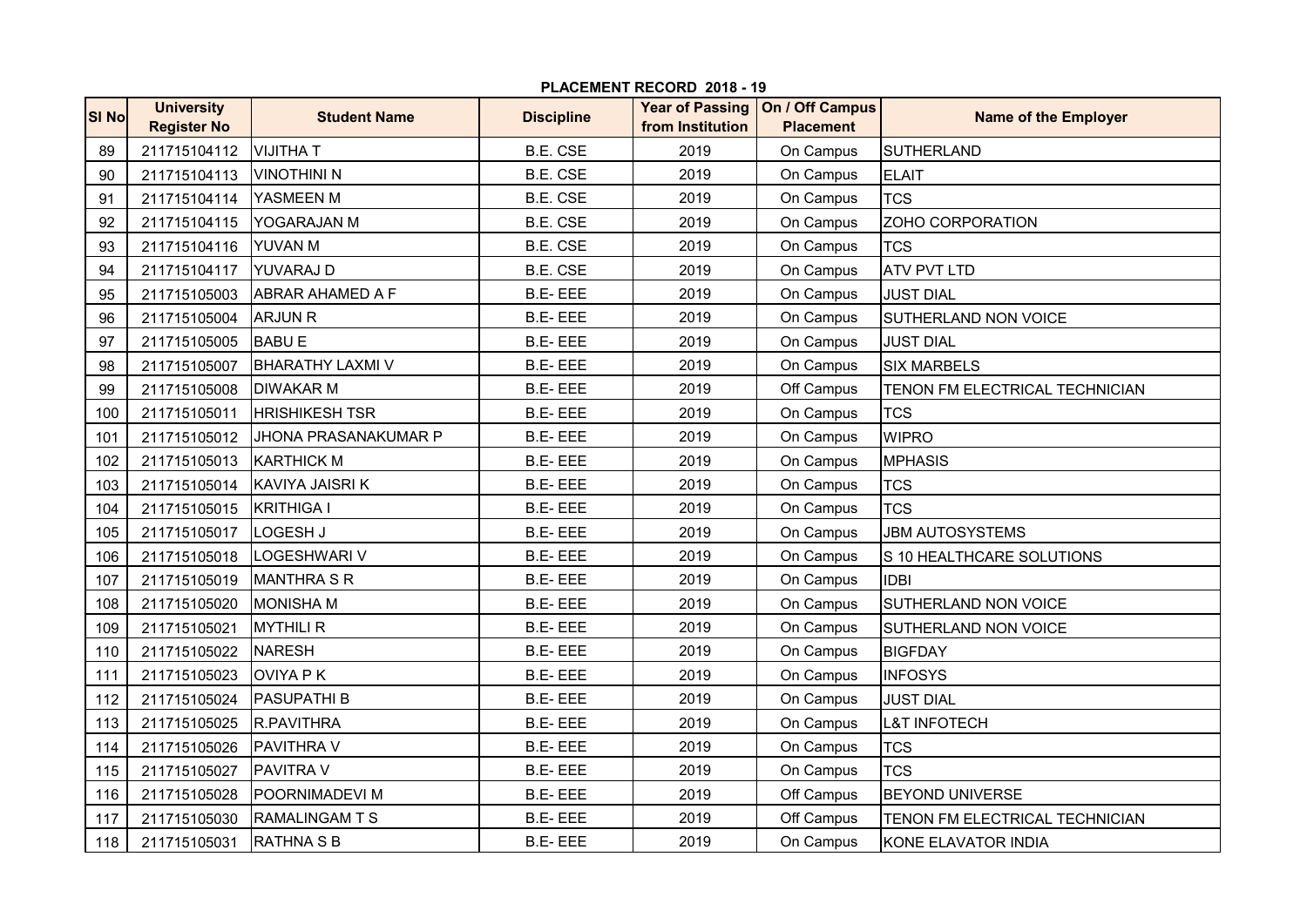| <b>SI No</b> | <b>University</b><br><b>Register No</b> | <b>Student Name</b>        | <b>Discipline</b> | <b>Year of Passing</b><br>from Institution | On / Off Campus<br><b>Placement</b> | <b>Name of the Employer</b>    |
|--------------|-----------------------------------------|----------------------------|-------------------|--------------------------------------------|-------------------------------------|--------------------------------|
| 119          | 211715105034                            | SARAVANA BHAVAN N          | <b>B.E-EEE</b>    | 2019                                       | On Campus                           | <b>SUTHERLAND NON VOICE</b>    |
| 120          | 211715105035                            | <b>SIVA PRASAD M</b>       | <b>B.E-EEE</b>    | 2019                                       | Off Campus                          | TENON FM ELECTRICAL TECHNICIAN |
| 121          | 211715105036                            | <b>SOUNDARYA P</b>         | <b>B.E-EEE</b>    | 2019                                       | On Campus                           | SUTHERLAND NON VOICE           |
| 122          | 211715105037                            | <b>SRINATH N</b>           | <b>B.E-EEE</b>    | 2019                                       | On Campus                           | S 10 HEALTHCARE SOLUTIONS      |
| 123          | 211715105038                            | <b>SURUTHI E</b>           | <b>B.E-EEE</b>    | 2019                                       | On Campus                           | <b>TCS</b>                     |
| 124          | 211715105040                            | <b>UDAYA KUMAR V</b>       | <b>B.E-EEE</b>    | 2019                                       | On Campus                           | <b>TCS</b>                     |
| 125          | 211715105041                            | <b>UMA NISITA S</b>        | <b>B.E-EEE</b>    | 2019                                       | On Campus                           | <b>TCS</b>                     |
| 126          | 211715105042                            | <b>VANMATHIM</b>           | <b>B.E-EEE</b>    | 2019                                       | Off Campus                          | <b>TCS</b>                     |
| 127          | 211715105043                            | <b>VIGNESH C</b>           | <b>B.E-EEE</b>    | 2019                                       | On Campus                           | <b>ECON SYSTEM</b>             |
| 128          | 211715105044                            | <b>VIGNESH G</b>           | <b>B.E-EEE</b>    | 2019                                       | On Campus                           | <b>JUST DIAL</b>               |
| 129          | 211715105045                            | <b>VIGNESH G</b>           | <b>B.E-EEE</b>    | 2019                                       | Off Campus                          | NANO TECHNOLOGIES              |
| 130          | 211715105046                            | <b>VIGNESH T</b>           | <b>B.E-EEE</b>    | 2019                                       | Off Campus                          | AEOLUS ENGINEERING SOLUTIONS   |
| 131          | 211715105047                            | <b>VIGNESHWARAN M</b>      | <b>B.E-EEE</b>    | 2019                                       | On Campus                           | <b>JUST DIAL</b>               |
| 132          | 211715105048                            | <b>VIKRAMAN S</b>          | <b>B.E-EEE</b>    | 2019                                       | On Campus                           | <b>TCS</b>                     |
| 133          | 211715105050                            | YEGNESHWAR R               | <b>B.E-EEE</b>    | 2019                                       | On Campus                           | <b>AMAZON</b>                  |
| 134          | 211715106001                            | AAKASH.S                   | <b>B.E-ECE</b>    | 2019                                       | On Campus                           | <b>TCS</b>                     |
| 135          | 211715106002                            | <b>AARTHI G</b>            | <b>B.E-ECE</b>    | 2019                                       | On Campus                           | <b>TCS</b>                     |
| 136          | 211715106003                            | AARTHI.M                   | <b>B.E-ECE</b>    | 2019                                       | On Campus                           | <b>TCS</b>                     |
| 137          | 211715106004                            | M.B.ABINAYA                | <b>B.E-ECE</b>    | 2019                                       | On Campus                           | <b>TCS</b>                     |
| 138          | 211715106005                            | R.ABINAYA                  | <b>B.E-ECE</b>    | 2019                                       | On Campus                           | <b>DXC TECHNOLOGY</b>          |
| 139          | 211715106006                            | <b>AKASH R</b>             | <b>B.E-ECE</b>    | 2019                                       | On Campus                           | <b>MAARGA SYSTEMS</b>          |
| 140          | 211715106007                            | AKSHAYA.M                  | <b>B.E-ECE</b>    | 2019                                       | Off Campus                          | <b>JDA SOFTWARE</b>            |
| 141          | 211715106009                            | AMAARSHALL YASWANKAR.K     | <b>B.E-ECE</b>    | 2019                                       | On Campus                           | <b>TCS</b>                     |
| 142          | 211715106010                            | <b>B.S.ANCHANA SWEETHA</b> | <b>B.E-ECE</b>    | 2019                                       | On Campus                           | <b>INFOSYS</b>                 |
| 143          | 211715106011                            | R. ANGELUS RAINA           | <b>B.E-ECE</b>    | 2019                                       | Off Campus                          | <b>QUESS</b>                   |
| 144          | 211715106012                            | <b>SIDDARTHA</b>           | <b>B.E-ECE</b>    | 2019                                       | On Campus                           | <b>MINDTREE</b>                |
| 145          | 211715106014                            | ARCHANA. G                 | <b>B.E-ECE</b>    | 2019                                       | On Campus                           | <b>TCS</b>                     |
| 146          | 211715106015                            | <b>R.ARUTHARA PRIYA</b>    | <b>B.E-ECE</b>    | 2019                                       | On Campus                           | CAPEGEMINI                     |
| 147          | 211715106016                            | <b>ASHWINI S</b>           | <b>B.E-ECE</b>    | 2019                                       | On Campus                           | <b>TCS</b>                     |
| 148          | 211715106017                            | <b>BALAJI. B</b>           | <b>B.E-ECE</b>    | 2019                                       | On Campus                           | <b>SBL KNOWLEDGE SERVICES</b>  |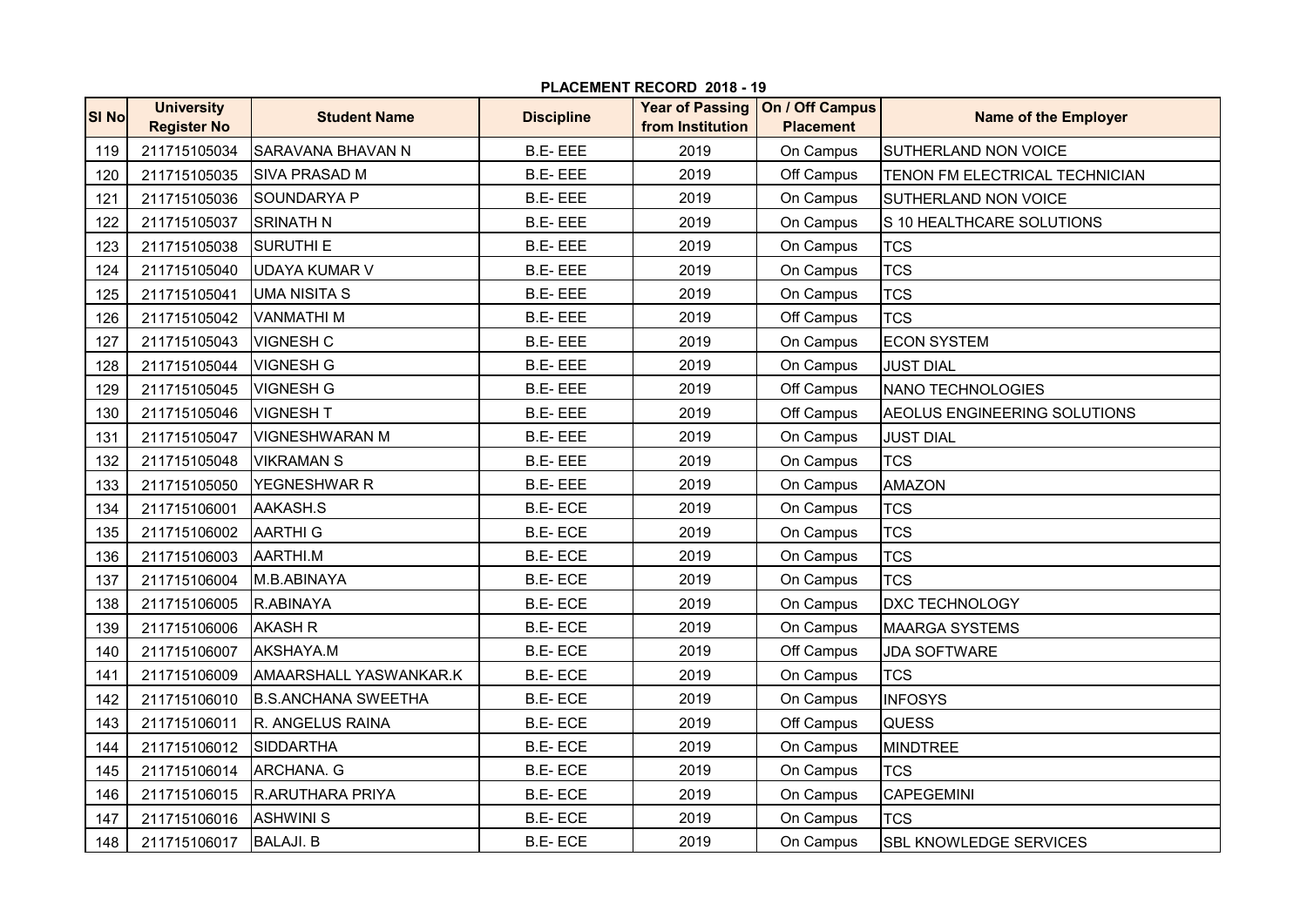| <b>SI No</b> | <b>University</b><br><b>Register No</b> | <b>Student Name</b>          | <b>Discipline</b> | <b>Year of Passing</b><br>from Institution | On / Off Campus<br><b>Placement</b> | <b>Name of the Employer</b> |
|--------------|-----------------------------------------|------------------------------|-------------------|--------------------------------------------|-------------------------------------|-----------------------------|
| 149          | 211715106019                            | <b>BALAJI. V</b>             | <b>B.E-ECE</b>    | 2019                                       | Off Campus                          | <b>XREVOL</b>               |
| 150          | 211715106020                            | <b>BATHRI NARAYANAN.S</b>    | <b>B.E-ECE</b>    | 2019                                       | Off Campus                          | ONE CLOUD HUB               |
| 151          | 211715106021                            | <b>BHARGAVI.S</b>            | <b>B.E-ECE</b>    | 2019                                       | On Campus                           | <b>TCS</b>                  |
| 152          | 211715106022                            | <b>G.BUVANESH</b>            | <b>B.E-ECE</b>    | 2019                                       | On Campus                           | <b>TCS</b>                  |
| 153          | 211715106023                            | CHANDANA.V.R                 | <b>B.E-ECE</b>    | 2019                                       | On Campus                           | <b>TCS</b>                  |
| 154          | 211715106024                            | <b>CHANDRAMOULI R</b>        | <b>B.E-ECE</b>    | 2019                                       | On Campus                           | TNQ TECHNOLOGIES PVT LTD    |
| 155          | 211715106025                            | DARSHANA V S                 | <b>B.E-ECE</b>    | 2019                                       | On Campus                           | <b>TCS</b>                  |
| 156          | 211715106026                            | <b>DEEPAK B</b>              | <b>B.E-ECE</b>    | 2019                                       | Off Campus                          | <b>SYSVINE TECHNOLOGIES</b> |
| 157          | 211715106027                            | <b>DHARANI B</b>             | <b>B.E-ECE</b>    | 2019                                       | On Campus                           | <b>HCL TECHNOLOGIES-</b>    |
| 158          | 211715106028                            | S.M.DHIVYA                   | <b>B.E-ECE</b>    | 2019                                       | On Campus                           | <b>ACCENTURE</b>            |
| 159          | 211715106030                            | <b>DIVYA G</b>               | <b>B.E-ECE</b>    | 2019                                       | On Campus                           | <b>TCS</b>                  |
| 160          | 211715106031                            | R.DIVYA                      | <b>B.E-ECE</b>    | 2019                                       | Off Campus                          | <b>LIVE CONNECTIONS</b>     |
| 161          | 211715106032                            | <b>DIVYA BHARATHI. R</b>     | <b>B.E-ECE</b>    | 2019                                       | Off Campus                          | <b>ICICI BANK</b>           |
| 162          | 211715106034                            | ELUMALAI BHUVANA KAVIYA      | <b>B.E-ECE</b>    | 2019                                       | On Campus                           | <b>TCS</b>                  |
| 163          | 211715106035                            | <b>ELVIS JUDE JOSEPH</b>     | <b>B.E-ECE</b>    | 2019                                       | On Campus                           | <b>TCS</b>                  |
| 164          | 211715106036                            | <b>GANESH R</b>              | <b>B.E-ECE</b>    | 2019                                       | Off Campus                          | <b>RIP IT SOLUTIONS</b>     |
| 165          | 211715106037                            | <b>GANNESANKV</b>            | <b>B.E-ECE</b>    | 2019                                       | Off Campus                          | <b>iGOLD TECHNOLOGIES</b>   |
| 166          | 211715106038                            | M.GAYATHRI                   | <b>B.E-ECE</b>    | 2019                                       | On Campus                           | <b>SAINT GOBAIN</b>         |
| 167          | 211715106040                            | GNANESWARI.G.V               | <b>B.E-ECE</b>    | 2019                                       | On Campus                           | <b>TCS</b>                  |
| 168          | 211715106041                            | <b>GOKUL P</b>               | <b>B.E-ECE</b>    | 2019                                       | On Campus                           | <b>EMBEDUR</b>              |
| 169          | 211715106043                            | <b>GOKUL PRASANTH. A</b>     | <b>B.E-ECE</b>    | 2019                                       | On Campus                           | <b>TCS</b>                  |
| 170          | 211715106045                            | <b>GUNAPATI SOHITH REDDY</b> | <b>B.E-ECE</b>    | 2019                                       | Off Campus                          | <b>GSSPK STUDIOZ</b>        |
| 171          | 211715106046                            | <b>GUNASEKAR V</b>           | <b>B.E-ECE</b>    | 2019                                       | On Campus                           | <b>TCS</b>                  |
| 172          | 211715106048                            | HARI HARAN A                 | <b>B.E-ECE</b>    | 2019                                       | On Campus                           | NU INFORMATION TECHNOLOGY   |
| 173          | 211715106051                            | <b>HEMA S</b>                | <b>B.E-ECE</b>    | 2019                                       | On Campus                           | <b>TCS</b>                  |
| 174          | 211715106052                            | <b>HEMALATHA.R</b>           | <b>B.E-ECE</b>    | 2019                                       | On Campus                           | <b>INFOSYS</b>              |
| 175          | 211715106053                            | <b>HEMAVALLIV</b>            | <b>B.E-ECE</b>    | 2019                                       | On Campus                           | <b>TCS</b>                  |
| 176          | 211715106054                            | HEPSIBA.L                    | <b>B.E-ECE</b>    | 2019                                       | On Campus                           | <b>SITEL</b>                |
| 177          | 211715106056                            | K.ISHWARIYA                  | <b>B.E-ECE</b>    | 2019                                       | On Campus                           | <b>TCS</b>                  |
| 178          | 211715106057                            | <b>JACOB ISRAEL J</b>        | <b>B.E-ECE</b>    | 2019                                       | On Campus                           | <b>WIPRO TECHNOLOGIES</b>   |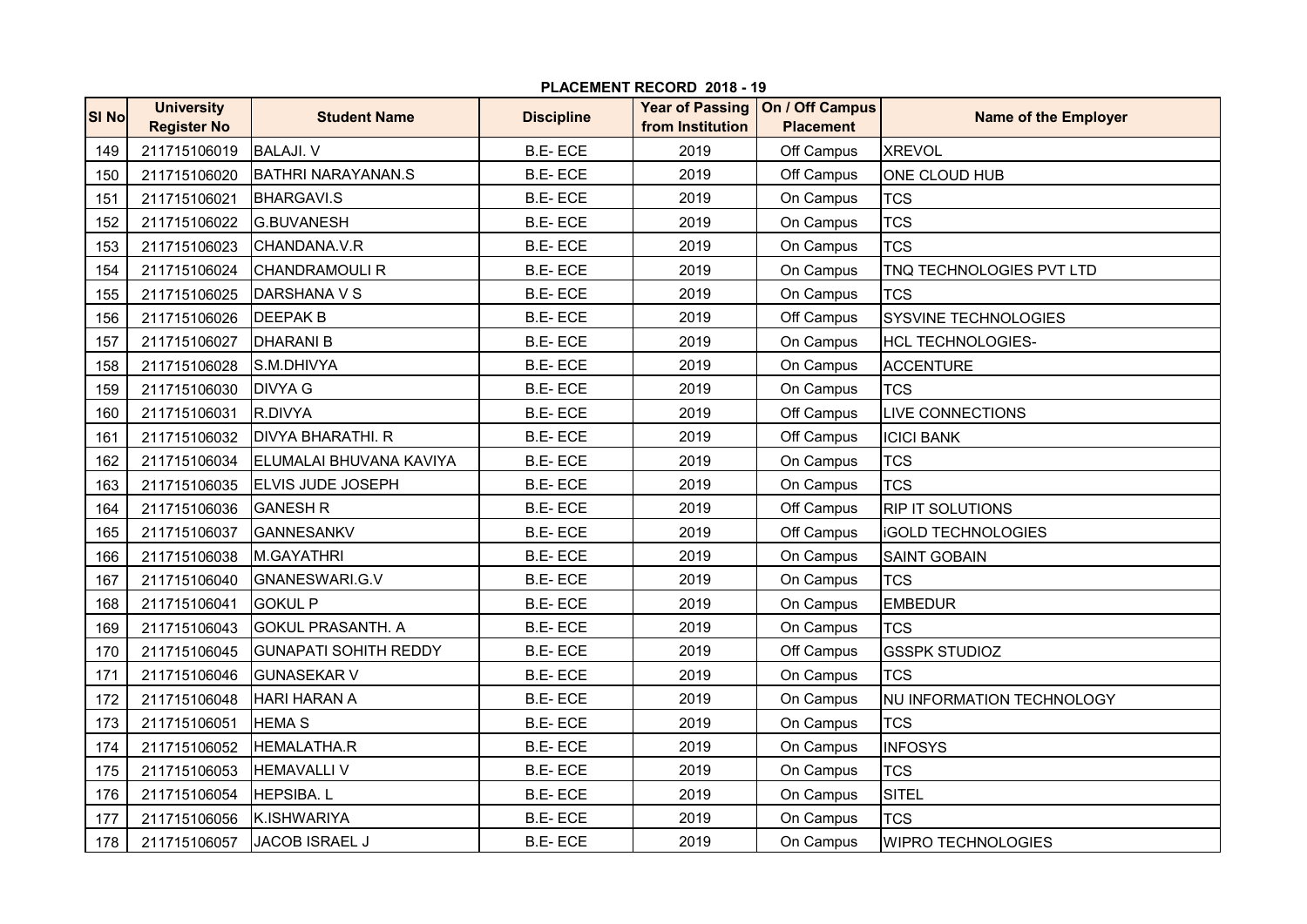| <b>SI No</b> | <b>University</b><br><b>Register No</b> | <b>Student Name</b>    | <b>Discipline</b> | <b>Year of Passing</b><br>from Institution | On / Off Campus<br><b>Placement</b> | <b>Name of the Employer</b>    |
|--------------|-----------------------------------------|------------------------|-------------------|--------------------------------------------|-------------------------------------|--------------------------------|
| 179          | 211715106059                            | <b>JAYANTH KUMAR K</b> | <b>B.E-ECE</b>    | 2019                                       | On Campus                           | <b>TCS</b>                     |
| 180          | 211715106063                            | <b>JOANNA PAUL</b>     | <b>B.E-ECE</b>    | 2019                                       | On Campus                           | <b>FLEXTRONICS</b>             |
| 181          | 211715106064                            | <b>T.KAMINI</b>        | <b>B.E-ECE</b>    | 2019                                       | On Campus                           | <b>TCS</b>                     |
| 182          | 211715106065                            | KANNAN.G               | <b>B.E-ECE</b>    | 2019                                       | On Campus                           | <b>TCS</b>                     |
| 183          | 211715106066                            | <b>D.KARTHIKEYAN</b>   | <b>B.E-ECE</b>    | 2019                                       | Off Campus                          | <b>ALEXA DOMAIN</b>            |
| 184          | 211715106071                            | <b>G. KEERTHANA</b>    | <b>B.E-ECE</b>    | 2019                                       | On Campus                           | WIPRO TECHNOLOGIES             |
| 185          | 211715106072                            | <b>KEERTHANA.R</b>     | <b>B.E-ECE</b>    | 2019                                       | On Campus                           | <b>WIPRO TECHNOLOGIES</b>      |
| 186          | 211715106073                            | P.KIRUTHIKA            | B.E-ECE           | 2019                                       | On Campus                           | <b>TCS</b>                     |
| 187          | 211715106074                            | <b>KUNAL RATHORE</b>   | <b>B.E-ECE</b>    | 2019                                       | On Campus                           | COGNIZANT TECHNOLOGY SOLUTIONS |
| 188          | 211715106075                            | R.LOKESH               | <b>B.E-ECE</b>    | 2019                                       | On Campus                           | <b>TCS</b>                     |
| 189          | 211715106076                            | <b>MAHESHWARAN S</b>   | <b>B.E-ECE</b>    | 2019                                       | On Campus                           | <b>TCS</b>                     |
| 190          | 211715106077                            | <b>W.MARY SOWMYA</b>   | <b>B.E-ECE</b>    | 2019                                       | On Campus                           | <b>TCS</b>                     |
| 191          | 211715106078                            | <b>MATHIBALA G</b>     | <b>B.E-ECE</b>    | 2019                                       | On Campus                           | <b>TCS</b>                     |
| 192          | 211715106080                            | K.MOHANA               | <b>B.E-ECE</b>    | 2019                                       | On Campus                           | <b>TCS</b>                     |
| 193          | 211715106082                            | <b>MOHANAPRIYA K</b>   | <b>B.E-ECE</b>    | 2019                                       | On Campus                           | TATA COMMUNICATIONS            |
| 194          | 211715106085                            | <b>MUGESH H S</b>      | <b>B.E-ECE</b>    | 2019                                       | On Campus                           | <b>TCS</b>                     |
| 195          | 211715106086                            | MURALI DHARAN K S      | <b>B.E-ECE</b>    | 2019                                       | On Campus                           | <b>SUTHERLAND</b>              |
| 196          | 211715106087                            | S.MUTHUMONIKA          | <b>B.E-ECE</b>    | 2019                                       | On Campus                           | <b>INFOSYS</b>                 |
| 197          | 211715106089                            | NANDHINI.R             | <b>B.E-ECE</b>    | 2019                                       | On Campus                           | LTI                            |
| 198          | 211715106090                            | NAVEEN ELLIOT.S        | <b>B.E-ECE</b>    | 2019                                       | On Campus                           | <b>TCS</b>                     |
| 199          | 211715106091                            | NAVEEN KUMAR.P         | <b>B.E-ECE</b>    | 2019                                       | On Campus                           | <b>TCS</b>                     |
| 200          | 211715106092                            | M.NAZEEYA BANU         | <b>B.E-ECE</b>    | 2019                                       | On Campus                           | <b>TATA COMMUNICATION</b>      |
| 201          | 211715106093                            | <b>NITIN B A</b>       | <b>B.E-ECE</b>    | 2019                                       | On Campus                           | <b>L&amp;T INFOTECH</b>        |
| 202          | 211715106094                            | <b>M.PAVITHRA</b>      | <b>B.E-ECE</b>    | 2019                                       | Off Campus                          | FIRST QA SYSTEMS               |
| 203          | 211715106095                            | <b>PRAGATHIS</b>       | <b>B.E-ECE</b>    | 2019                                       | On Campus                           | <b>HCL TECHNOLOGIES</b>        |
| 204          | 211715106096                            | <b>M.PRAKASH KUMAR</b> | <b>B.E-ECE</b>    | 2019                                       | On Campus                           | <b>MSC TECHNOLOGY</b>          |
| 205          | 211715106097                            | N.S.PRANAV             | <b>B.E-ECE</b>    | 2019                                       | On Campus                           | <b>ICOVER INSURE</b>           |
| 206          | 211715106098                            | <b>K.PRAVEEN KUMAR</b> | <b>B.E-ECE</b>    | 2019                                       | On Campus                           | <b>SUTHERLAND</b>              |
| 207          | 211715106099                            | S.PREETHI              | <b>B.E-ECE</b>    | 2019                                       | On Campus                           | <b>SUTHERLAND</b>              |
| 208          | 211715106100                            | PRIYADARSHINI.B.A      | <b>B.E-ECE</b>    | 2019                                       | On Campus                           | <b>WIPRO TECHNOLOGIES</b>      |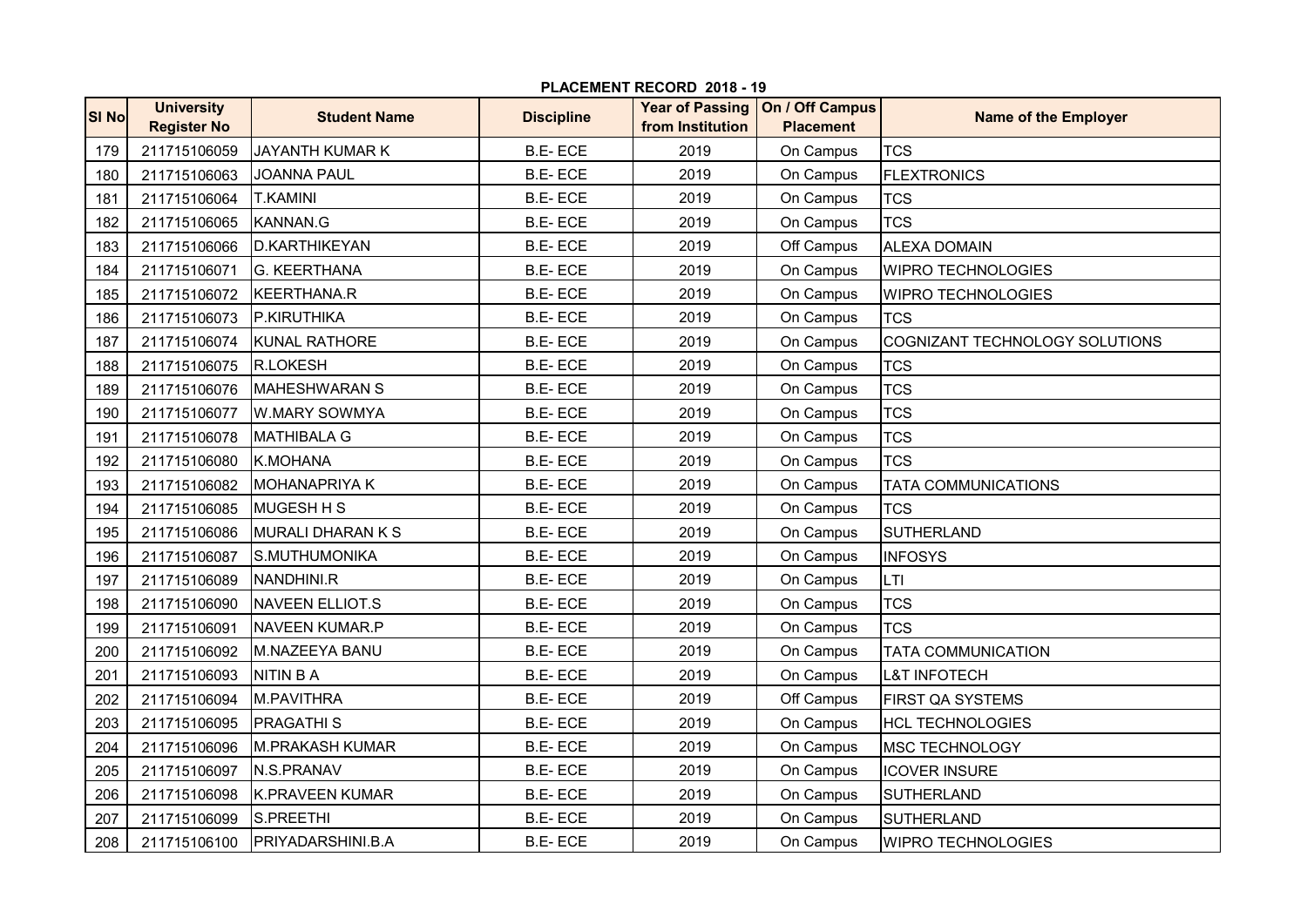| <b>SI No</b> | <b>University</b><br><b>Register No</b> | <b>Student Name</b>        | <b>Discipline</b> | <b>Year of Passing</b><br>from Institution | On / Off Campus<br><b>Placement</b> | <b>Name of the Employer</b>    |
|--------------|-----------------------------------------|----------------------------|-------------------|--------------------------------------------|-------------------------------------|--------------------------------|
| 209          | 211715106101                            | PRIYADHARSHAN.V            | <b>B.E-ECE</b>    | 2019                                       | Off Campus                          | <b>GENIUS CONSULTANTS LTD</b>  |
| 210          | 211715106102                            | P.PRIYADHARSHINI           | <b>B.E-ECE</b>    | 2019                                       | On Campus                           | <b>TCS</b>                     |
| 211          | 211715106105                            | RADHIKA.G                  | <b>B.E-ECE</b>    | 2019                                       | On Campus                           | <b>TATA COMMUNICATION</b>      |
| 212          | 211715106107                            | S.RAKESH GOVIND            | <b>B.E-ECE</b>    | 2019                                       | Off Campus                          | <b>STERLING SOFTWARE</b>       |
| 213          | 211715106109                            | <b>RAVINDRAKUMAR J</b>     | <b>B.E-ECE</b>    | 2019                                       | On Campus                           | <b>TCS</b>                     |
| 214          | 211715106110                            | <b>I.SAI MADHURIMA</b>     | <b>B.E-ECE</b>    | 2019                                       | On Campus                           | NOVAC TECHNOLOGY               |
| 215          | 211715106111                            | <b>R.SAI SHRUTHI</b>       | <b>B.E-ECE</b>    | 2019                                       | On Campus                           | <b>LTI</b>                     |
| 216          | 211715106112                            | <b>SAM FEBBIN KUMAR .A</b> | <b>B.E-ECE</b>    | 2019                                       | Off Campus                          | <b>MOBILEUM</b>                |
| 217          | 211715106113                            | P SANTHOSH                 | <b>B.E-ECE</b>    | 2019                                       | On Campus                           | NOVAC TECHNOLOGY               |
| 218          | 211715106114                            | S.SANTHOSH                 | <b>B.E-ECE</b>    | 2019                                       | Off Campus                          | <b>SKCRIPT</b>                 |
| 219          | 211715106115                            | SANTHOSH.S                 | <b>B.E-ECE</b>    | 2019                                       | Off Campus                          | <b>BHARATHI AIRTEL</b>         |
| 220          | 211715106116                            | R.SARADHA                  | <b>B.E-ECE</b>    | 2019                                       | On Campus                           | <b>SUTHERLAND</b>              |
| 221          | 211715106117                            | SARAN.R.K                  | <b>B.E-ECE</b>    | 2019                                       | Off Campus                          | H & R BLOCK                    |
| 222          | 211715106118                            | SARANYA.P                  | <b>B.E-ECE</b>    | 2019                                       | On Campus                           | <b>INFOSYS</b>                 |
| 223          | 211715106120                            | P. SATHISH KUMAR           | <b>B.E-ECE</b>    | 2019                                       | On Campus                           | <b>TCS</b>                     |
| 224          | 211715106122                            | <b>T.T.SHAJEEAH FARHAA</b> | <b>B.E-ECE</b>    | 2019                                       | On Campus                           | <b>SUTHERLAND</b>              |
| 225          | 211715106123                            | SHALINI.M                  | <b>B.E-ECE</b>    | 2019                                       | On Campus                           | <b>TATA COMMUNICATION</b>      |
| 226          | 211715106124                            | SHERINE AISHWARRYA. J      | <b>B.E-ECE</b>    | 2019                                       | Off Campus                          | <b>HOME FIRST</b>              |
| 227          | 211715106125                            | SHYAM SRINIVASAN.M         | <b>B.E-ECE</b>    | 2019                                       | On Campus                           | <b>SUTHERLAND</b>              |
| 228          | 211715106126                            | SINDHUMEENA. G             | <b>B.E-ECE</b>    | 2019                                       | On Campus                           | <b>TCS</b>                     |
| 229          | 211715106127                            | SIVAPRAKASH J              | <b>B.E-ECE</b>    | 2019                                       | On Campus                           | <b>WIPRO TECHNOLOGIES</b>      |
| 230          | 211715106128                            | <b>SIVARANJANI K</b>       | <b>B.E-ECE</b>    | 2019                                       | On Campus                           | <b>TCS</b>                     |
| 231          | 211715106131                            | SNEHA G                    | <b>B.E-ECE</b>    | 2019                                       | Off Campus                          | INDIUM SOFTWARE PVT LTD        |
| 232          | 211715106134                            | R. SOWMYA                  | <b>B.E-ECE</b>    | 2019                                       | On Campus                           | <b>TCS</b>                     |
| 233          | 211715106135                            | SOWNDARIYA KAMARAJ         | <b>B.E-ECE</b>    | 2019                                       | On Campus                           | LTI                            |
| 234          | 211715106136                            | <b>N.SREE RANJANI</b>      | <b>B.E-ECE</b>    | 2019                                       | On Campus                           | <b>TCS</b>                     |
| 235          | 211715106138                            | <b>SRINIVASAN V</b>        | <b>B.E-ECE</b>    | 2019                                       | On Campus                           | COGNIZANT TECHNOLOGY SOLUTIONS |
| 236          | 211715106139                            | L.SUBHAASHRI               | <b>B.E-ECE</b>    | 2019                                       | On Campus                           | <b>ACCENTURE</b>               |
| 237          | 211715106140                            | <b>SUDHAN M</b>            | <b>B.E-ECE</b>    | 2019                                       | Off Campus                          | <b>KRISH IT SOLUTIONS</b>      |
| 238          | 211715106141                            | <b>SUJITHRA. S</b>         | <b>B.E-ECE</b>    | 2019                                       | On Campus                           | <b>TCS</b>                     |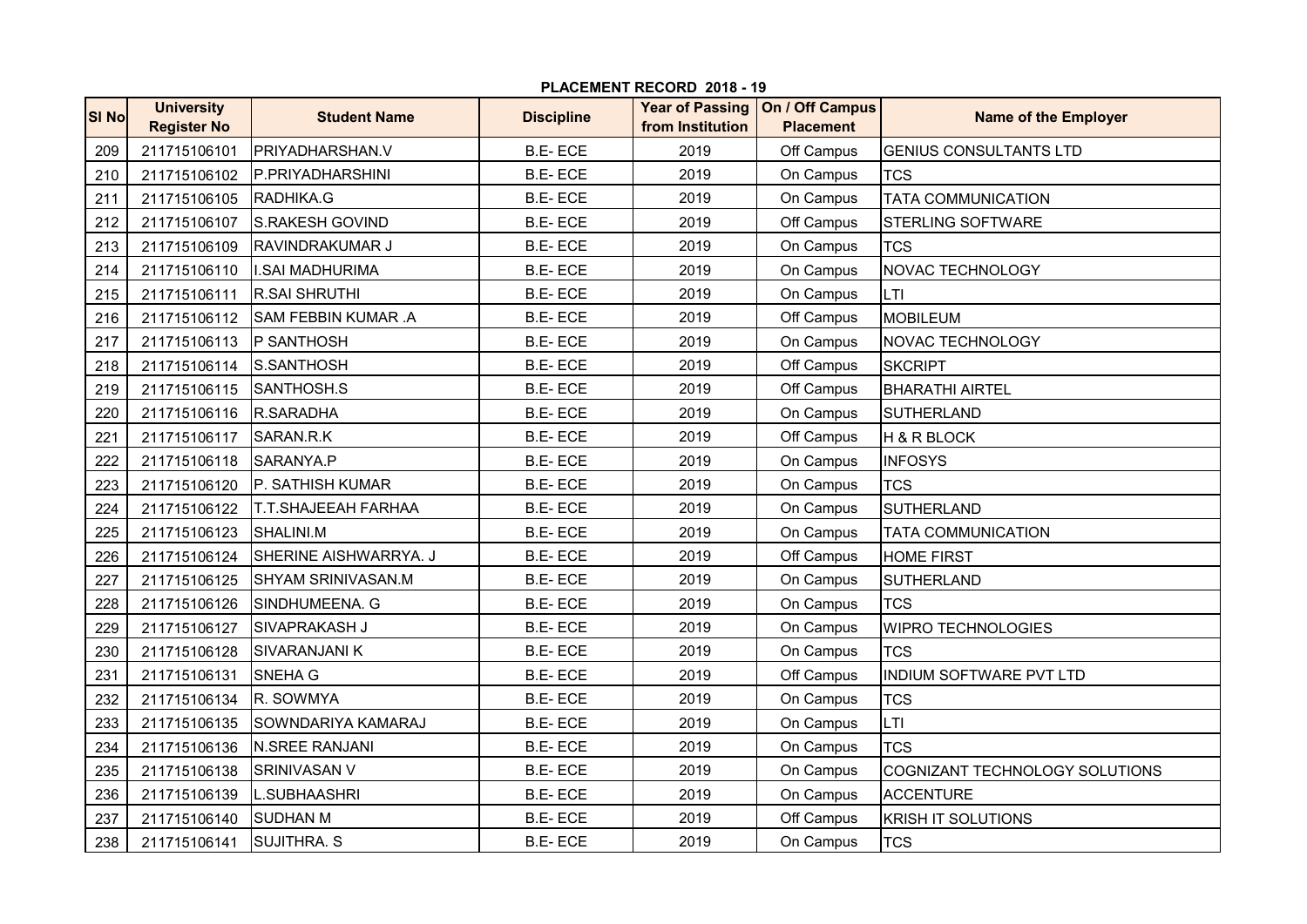| <b>SI No</b> | <b>University</b><br><b>Register No</b> | <b>Student Name</b>      | <b>Discipline</b>     | <b>Year of Passing</b><br>from Institution | On / Off Campus<br><b>Placement</b> | <b>Name of the Employer</b>     |
|--------------|-----------------------------------------|--------------------------|-----------------------|--------------------------------------------|-------------------------------------|---------------------------------|
| 239          | 211715106142                            | <b>SUNIL DHEEPAK M</b>   | <b>B.E-ECE</b>        | 2019                                       | Off Campus                          | <b>LAURUS ENGINEERS</b>         |
| 240          | 211715106144                            | <b>SWARNALATHA. M</b>    | <b>B.E-ECE</b>        | 2019                                       | On Campus                           | <b>WIPRO TECHNOLOGIES</b>       |
| 241          | 211715106145                            | SWETHA. G                | <b>B.E-ECE</b>        | 2019                                       | On Campus                           | <b>LTI</b>                      |
| 242          | 211715106147                            | <b>SWETHA SRIS</b>       | <b>B.E-ECE</b>        | 2019                                       | On Campus                           | <b>TCS</b>                      |
| 243          | 211715106148                            | <b>THENMOZHI.K</b>       | <b>B.E-ECE</b>        | 2019                                       | On Campus                           | <b>TATA COMMUNICATION</b>       |
| 244          | 211715106149                            | <b>UDHAYA.S</b>          | <b>B.E-ECE</b>        | 2019                                       | On Campus                           | <b>TCS</b>                      |
| 245          | 211715106150                            | <b>VAISHNAVI G</b>       | <b>B.E-ECE</b>        | 2019                                       | On Campus                           | <b>SUTHERLAND</b>               |
| 246          | 211715106151                            | <b>VARSHA.N</b>          | <b>B.E-ECE</b>        | 2019                                       | On Campus                           | <b>TATA COMMUNICATIONS</b>      |
| 247          | 211715106152                            | VASU.V                   | <b>B.E-ECE</b>        | 2019                                       | On Campus                           | <b>TCS</b>                      |
| 248          | 211715106153                            | <b>VETRIVEL ROSHAN R</b> | <b>B.E-ECE</b>        | 2019                                       | Off Campus                          | <b>BHARATH IT SERVICES LTD</b>  |
| 249          | 211715106154                            | <b>VIGNESH.E</b>         | <b>B.E-ECE</b>        | 2019                                       | On Campus                           | <b>VEMBU TECHNOLOGIES</b>       |
| 250          | 211715106156                            | <b>VIJAYA SHALINI V</b>  | <b>B.E-ECE</b>        | 2019                                       | On Campus                           | NOVAC TECHNOLOGY                |
| 251          | 211715106157                            | <b>N.VINOTHINI</b>       | <b>B.E-ECE</b>        | 2019                                       | On Campus                           | <b>TCS</b>                      |
| 252          | 211715106158                            | <b>VISHAL RAMARAJAN</b>  | <b>B.E-ECE</b>        | 2019                                       | On Campus                           | <b>GAVS</b>                     |
| 253          | 211715106160                            | N.YUVASHREE              | <b>B.E-ECE</b>        | 2019                                       | On Campus                           | <b>TATA COMMUNICATION</b>       |
| 254          | 211715106161                            | YUVASHREE.P              | <b>B.E-ECE</b>        | 2019                                       | On Campus                           | <b>AMAZON</b>                   |
| 255          | 211715106162                            | ZEHRA JABEEN.G.A         | <b>B.E-ECE</b>        | 2019                                       | On Campus                           | <b>NET ACCESS</b>               |
| 256          | 211715114001                            | <b>AASHISH V</b>         | <b>B.E-MECHANICAL</b> | 2019                                       | On Campus                           | PUMO TECHNOVATION INDIA PVT LTD |
| 257          | 211715114002                            | <b>ABHISHEK V</b>        | <b>B.E-MECHANICAL</b> | 2019                                       | On Campus                           | <b>WIPRO</b>                    |
| 258          | 211715114003                            | <b>ABISHAIKH B</b>       | <b>B.E-MECHANICAL</b> | 2019                                       | Off Campus                          | <b>MOTIES SOLUTIONS</b>         |
| 259          | 211715114004                            | <b>AJAY KUMAR P</b>      | <b>B.E-MECHANICAL</b> | 2019                                       | On Campus                           | <b>VENU ENGG PVT LTD</b>        |
| 260          | 211715114006                            | <b>ANANDA PRABHU M D</b> | <b>B.E-MECHANICAL</b> | 2019                                       | On Campus                           | <b>IDBI</b>                     |
| 261          | 211715114007                            | <b>APIYRUPAN A V R</b>   | <b>B.E-MECHANICAL</b> | 2019                                       | On Campus                           | NATIONAL AUTOPLAST PVT LTD      |
| 262          | 211715114009                            | <b>ARAVIND KUMAR T</b>   | <b>B.E-MECHANICAL</b> | 2019                                       | On Campus                           | <b>TCS</b>                      |
| 263          | 211715114010                            | <b>ARAVIND KUMAR V</b>   | <b>B.E-MECHANICAL</b> | 2019                                       | On Campus                           | NATIONAL AUTOPLAST PVT LTD      |
| 264          | 211715114011                            | ARAVINTHA RAMASWAMY NA   | <b>B.E-MECHANICAL</b> | 2019                                       | On Campus                           | <b>JUST DIAL</b>                |
| 265          | 211715114013                            | <b>ARUN KUMAR M</b>      | <b>B.E-MECHANICAL</b> | 2019                                       | On Campus                           | PUMO TECHNOVATION INDIA PVT LTD |
| 266          | 211715114014                            | <b>ARVINDH B</b>         | <b>B.E-MECHANICAL</b> | 2019                                       | On Campus                           | <b>JUST DIAL</b>                |
| 267          | 211715114015                            | <b>ASHOK KUMAR B</b>     | <b>B.E-MECHANICAL</b> | 2019                                       | On Campus                           | VENU ENGG PVT LTD               |
| 268          | 211715114016                            | <b>ASHWIN A T</b>        | <b>B.E-MECHANICAL</b> | 2019                                       | On Campus                           | <b>SAKURA AUTOPARTS</b>         |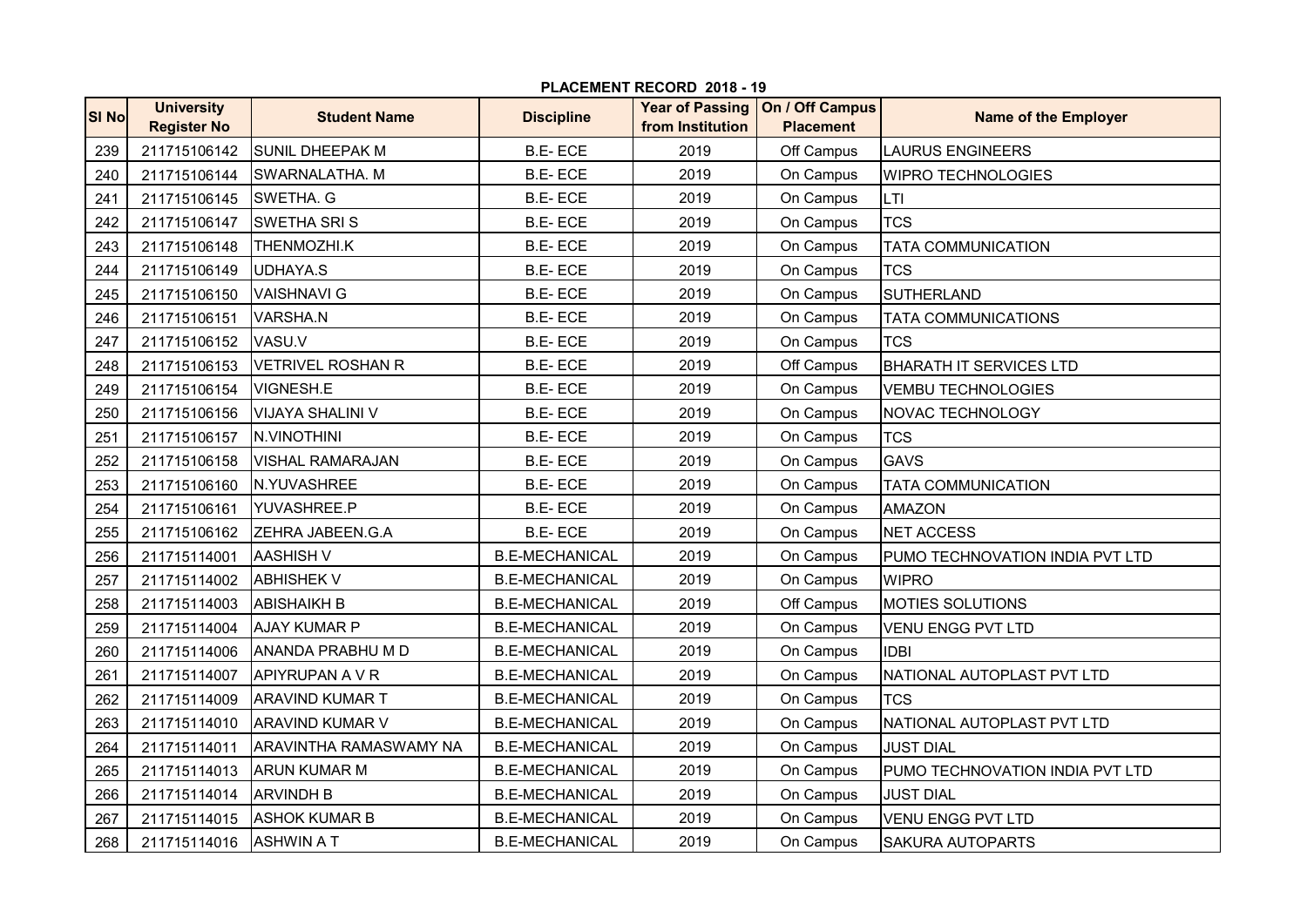|              | PLACEMENT RECORD 2018 - 19              |                          |                       |                                            |                                     |                                       |  |  |
|--------------|-----------------------------------------|--------------------------|-----------------------|--------------------------------------------|-------------------------------------|---------------------------------------|--|--|
| <b>SI No</b> | <b>University</b><br><b>Register No</b> | <b>Student Name</b>      | <b>Discipline</b>     | <b>Year of Passing</b><br>from Institution | On / Off Campus<br><b>Placement</b> | <b>Name of the Employer</b>           |  |  |
| 269          | 211715114017                            | <b>ASHWIN B</b>          | <b>B.E-MECHANICAL</b> | 2019                                       | On Campus                           | VENU ENGG PVT LTD                     |  |  |
| 270          | 211715114018                            | <b>ASHWINTM</b>          | <b>B.E-MECHANICAL</b> | 2019                                       | On Campus                           | <b>ATV PVT LTD</b>                    |  |  |
| 271          | 211715114019                            | <b>AVINASH B</b>         | <b>B.E-MECHANICAL</b> | 2019                                       | On Campus                           | NATIONAL AUTOPLAST PVT LTD            |  |  |
| 272          | 211715114020                            | AZEEZ RIYAZ M I          | <b>B.E-MECHANICAL</b> | 2019                                       | On Campus                           | <b>TCS</b>                            |  |  |
| 273          | 211715114025                            | <b>BALALINGAM A</b>      | <b>B.E-MECHANICAL</b> | 2019                                       | On Campus                           | <b>BORGWARNER</b>                     |  |  |
| 274          | 211715114026                            | <b>BENLIN J V</b>        | <b>B.E-MECHANICAL</b> | 2019                                       | Off Campus                          | <b>SS TECHNOVATIONS</b>               |  |  |
| 275          | 211715114028                            | <b>BHUVANESH K</b>       | <b>B.E-MECHANICAL</b> | 2019                                       | On Campus                           | PUMO TECHNOVATION INDIA PVT LTD       |  |  |
| 276          | 211715114029                            | <b>IBISHWAJITH S</b>     | <b>B.E-MECHANICAL</b> | 2019                                       | On Campus                           | <b>TCS</b>                            |  |  |
| 277          | 211715114032                            | <b>DHARMESH KUMAR M</b>  | <b>B.E-MECHANICAL</b> | 2019                                       | On Campus                           | <b>TCS</b>                            |  |  |
| 278          | 211715114033                            | <b>DINESH E</b>          | <b>B.E-MECHANICAL</b> | 2019                                       | On Campus                           | VENU ENGG PVT LTD                     |  |  |
| 279          | 211715114034                            | <b>DINESH MOORTHY K</b>  | <b>B.E-MECHANICAL</b> | 2019                                       | On Campus                           | PUMO TECHNOVATION INDIA PVT LTD       |  |  |
| 280          | 211715114035                            | <b>DINESH PRASATH P</b>  | <b>B.E-MECHANICAL</b> | 2019                                       | On Campus                           | <b>JUST DIAL</b>                      |  |  |
| 281          | 211715114037                            | <b>GANESH A</b>          | <b>B.E-MECHANICAL</b> | 2019                                       | On Campus                           | <b>TCS/ JUST DIAL</b>                 |  |  |
| 282          | 211715114038                            | <b>GNANESHWARAN M</b>    | <b>B.E-MECHANICAL</b> | 2019                                       | On Campus                           | <b>IDBI</b>                           |  |  |
| 283          | 211715114039                            | <b>GOPIKRISHNAN R</b>    | <b>B.E-MECHANICAL</b> | 2019                                       | Off Campus                          | <b>KBR CONSTRUCTION INDIA PVT LTD</b> |  |  |
| 284          | 211715114042                            | <b>GURU R</b>            | <b>B.E-MECHANICAL</b> | 2019                                       | On Campus                           | PUMO TECHNOVATION INDIA PVT LTD       |  |  |
| 285          | 211715114043                            | <b>GURU ARAVINDHAN V</b> | <b>B.E-MECHANICAL</b> | 2019                                       | On Campus                           | PUMO TECHNOVATION INDIA PVT LTD       |  |  |
| 286          | 211715114044                            | <b>GURUMOORTHY K</b>     | <b>B.E-MECHANICAL</b> | 2019                                       | Off Campus                          | KBR CONSTRUCTION INDIA PVT LTD        |  |  |
| 287          | 211715114045                            | <b>HARIHARAN A</b>       | <b>B.E-MECHANICAL</b> | 2019                                       | On Campus                           | <b>KRISHNA FITTINGS PVT LTD</b>       |  |  |
| 288          | 211715114046                            | <b>HARIHARAN M</b>       | <b>B.E-MECHANICAL</b> | 2019                                       | On Campus                           | VENU ENGG PVT LTD /JBM                |  |  |
| 289          | 211715114047                            | <b>HARIHARAN N</b>       | <b>B.E-MECHANICAL</b> | 2019                                       | On Campus                           | <b>TCS</b>                            |  |  |
| 290          | 211715114048                            | <b>HARI PRASATH M</b>    | <b>B.E-MECHANICAL</b> | 2019                                       | On Campus                           | <b>TCS</b>                            |  |  |
| 291          | 211715114049                            | <b>INBARAJ S</b>         | <b>B.E-MECHANICAL</b> | 2019                                       | On Campus                           | COGNIZANT TECHNOLOGY SOLUTIONS        |  |  |
| 292          | 211715114051                            | <b>JAGADEESAN V</b>      | <b>B.E-MECHANICAL</b> | 2019                                       | On Campus                           | <b>JUST DIAL</b>                      |  |  |
| 293          | 211715114052                            | <b>KAARTHICK V</b>       | <b>B.E-MECHANICAL</b> | 2019                                       | On Campus                           | <b>JUST DIAL /JBM</b>                 |  |  |
| 294          | 211715114053                            | <b>KANAGARAJ K</b>       | <b>B.E-MECHANICAL</b> | 2019                                       | On Campus                           | <b>JUST DIAL</b>                      |  |  |
| 295          | 211715114054                            | <b>KANNAN R</b>          | <b>B.E-MECHANICAL</b> | 2019                                       | On Campus                           | NATIONAL AUTOPLAST PVT LTD            |  |  |
| 296          | 211715114056                            | <b>KARTHIK S</b>         | <b>B.E-MECHANICAL</b> | 2019                                       | On Campus                           | <b>JUST DIAL</b>                      |  |  |
| 297          | 211715114057                            | <b>KARTHIK V</b>         | <b>B.E-MECHANICAL</b> | 2019                                       | On Campus                           | <b>JUST DIAL</b>                      |  |  |
| 298          | 211715114058                            | <b>KARTHIKEYAN A</b>     | <b>B.E-MECHANICAL</b> | 2019                                       | On Campus                           | <b>ATV PVT LTD</b>                    |  |  |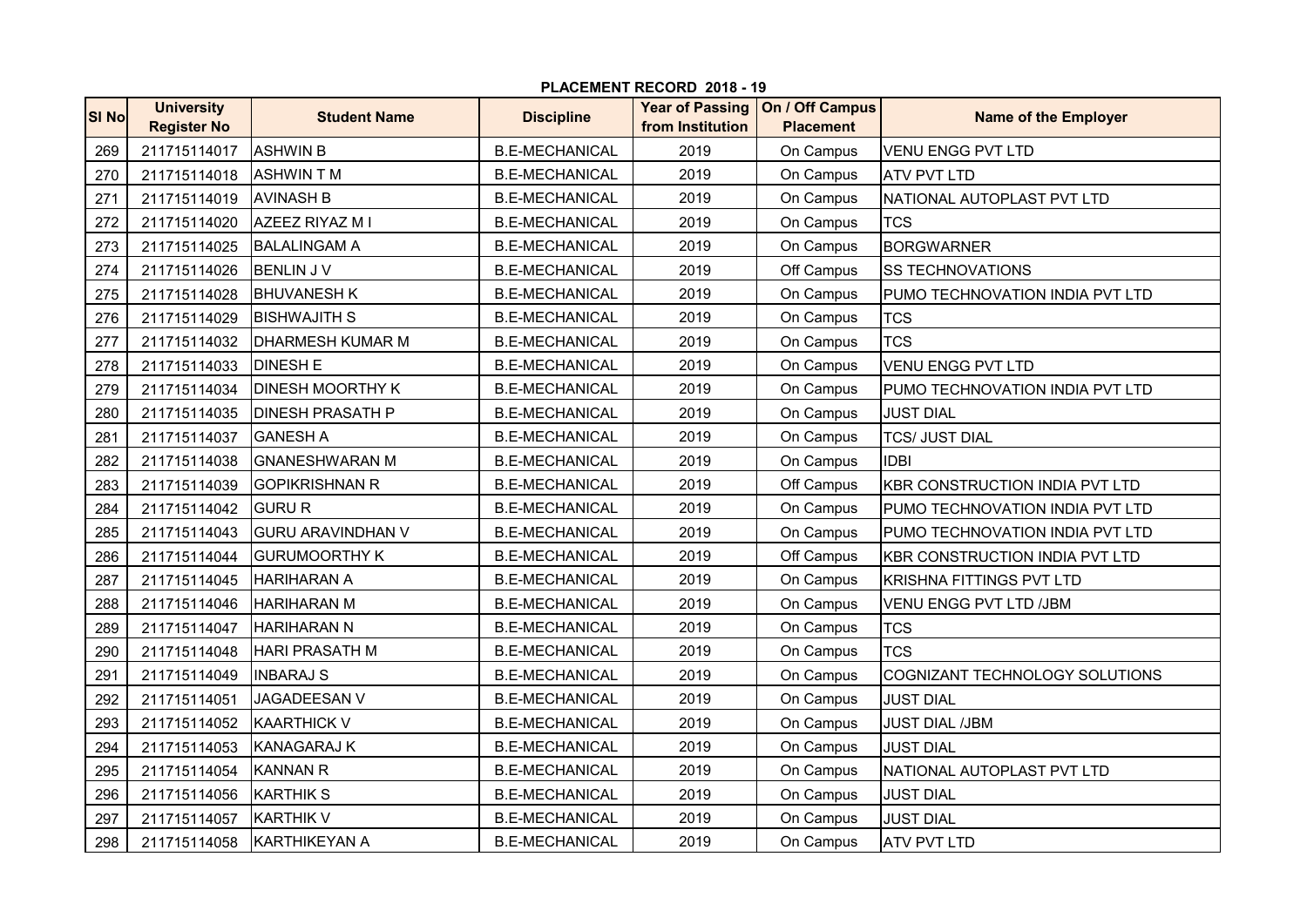|              | PLACEMENT RECORD 2018 - 19              |                           |                       |                                            |                                     |                                       |  |  |  |
|--------------|-----------------------------------------|---------------------------|-----------------------|--------------------------------------------|-------------------------------------|---------------------------------------|--|--|--|
| <b>SI No</b> | <b>University</b><br><b>Register No</b> | <b>Student Name</b>       | <b>Discipline</b>     | <b>Year of Passing</b><br>from Institution | On / Off Campus<br><b>Placement</b> | <b>Name of the Employer</b>           |  |  |  |
| 299          | 211715114059                            | IKARTHIKEYAN M            | <b>B.E-MECHANICAL</b> | 2019                                       | On Campus                           | <b>TCS/ CAPGEMINI</b>                 |  |  |  |
| 300          | 211715114060                            | <b>KARTHIK NARAYAN M</b>  | <b>B.E-MECHANICAL</b> | 2019                                       | On Campus                           | PUMO TECHNOVATION INDIA PVT LTD       |  |  |  |
| 301          | 211715114061                            | <b>KARTHIKRAJA S</b>      | <b>B.E-MECHANICAL</b> | 2019                                       | On Campus                           | PUMO TECHNOVATION INDIA PVT LTD       |  |  |  |
| 302          | 211715114062                            | <b>KARTHIK RAJA M</b>     | <b>B.E-MECHANICAL</b> | 2019                                       | On Campus                           | <b>FASTLAB SOLUTIONS PVT LTD</b>      |  |  |  |
| 303          | 211715114063                            | <b>KAVIKUMAR B</b>        | <b>B.E-MECHANICAL</b> | 2019                                       | On Campus                           | PUMO TECHNOVATION INDIA PVT LTD       |  |  |  |
| 304          | 211715114064                            | KISHAN KUMAR A            | <b>B.E-MECHANICAL</b> | 2019                                       | On Campus                           | PUMO TECHNOVATION INDIA PVT LTD       |  |  |  |
| 305          | 211715114065                            | <b>KISHORE S</b>          | <b>B.E-MECHANICAL</b> | 2019                                       | On Campus                           | <b>SAKURA AUTOPARTS</b>               |  |  |  |
| 306          | 211715114066                            | KODHANDAPANI M            | <b>B.E-MECHANICAL</b> | 2019                                       | On Campus                           | <b>KRISHNA FITTINGS PVT LTD</b>       |  |  |  |
| 307          | 211715114067                            | IKRISHNA PRASATH A        | <b>B.E-MECHANICAL</b> | 2019                                       | On Campus                           | <b>ATV PVT LTD</b>                    |  |  |  |
| 308          | 211715114068                            | <b>LAVEN LOKESH B</b>     | <b>B.E-MECHANICAL</b> | 2019                                       | On Campus                           | <b>JUST DIAL</b>                      |  |  |  |
| 309          | 211715114069                            | MADHAVARAO INDULKAR R     | <b>B.E-MECHANICAL</b> | 2019                                       | On Campus                           | NATIONAL AUTOPLAST PVT LTD            |  |  |  |
| 310          | 211715114070                            | <b>MANOJKUMAR S</b>       | <b>B.E-MECHANICAL</b> | 2019                                       | On Campus                           | <b>STAR PAC PVT LTD</b>               |  |  |  |
| 311          | 211715114071                            | <b>MARIYA MERLIN A</b>    | <b>B.E-MECHANICAL</b> | 2019                                       | On Campus                           | <b>STAR PAC PVT LTD</b>               |  |  |  |
| 312          | 211715114072                            | <b>MOHAN D</b>            | <b>B.E-MECHANICAL</b> | 2019                                       | On Campus                           | <b>TCS</b>                            |  |  |  |
| 313          | 211715114073                            | <b>MOHANAKRISHNAN M</b>   | <b>B.E-MECHANICAL</b> | 2019                                       | On Campus                           | <b>WIPRO</b>                          |  |  |  |
| 314          | 211715114074                            | <b>MUTHUVEL C</b>         | <b>B.E-MECHANICAL</b> | 2019                                       | On Campus                           | <b>KRISHNA FITTINGS PVT LTD</b>       |  |  |  |
| 315          | 211715114075                            | INARAYANAN D              | <b>B.E-MECHANICAL</b> | 2019                                       | On Campus                           | VENU ENGG PVT LTD                     |  |  |  |
| 316          | 211715114076                            | <b>INAVEENKUMAR M</b>     | <b>B.E-MECHANICAL</b> | 2019                                       | On Campus                           | <b>VENU ENGG PVT LTD</b>              |  |  |  |
| 317          | 211715114077                            | <b>NISHANTH KRISHNA C</b> | <b>B.E-MECHANICAL</b> | 2019                                       | On Campus                           | NATIONAL AUTOPLAST PVT LTD            |  |  |  |
| 318          | 211715114079                            | <b>PARTHIBAN A</b>        | <b>B.E-MECHANICAL</b> | 2019                                       | On Campus                           | PUMO TECHNOVATION INDIA PVT LTD       |  |  |  |
| 319          | 211715114080                            | PARTHIBAN V               | <b>B.E-MECHANICAL</b> | 2019                                       | Off Campus                          | <b>SS TECHNOVATIONS</b>               |  |  |  |
| 320          | 211715114081                            | POOBALASUNDARAM G         | <b>B.E-MECHANICAL</b> | 2019                                       | On Campus                           | <b>ATV PVT LTD</b>                    |  |  |  |
| 321          | 211715114082                            | IPRABHAKARAN M            | <b>B.E-MECHANICAL</b> | 2019                                       | On Campus                           | <b>VENU ENGG PVT LTD</b>              |  |  |  |
| 322          | 211715114083                            | <b>PRABHU CHELLAIAH S</b> | <b>B.E-MECHANICAL</b> | 2019                                       | Off Campus                          | <b>KBR CONSTRUCTION INDIA PVT LTD</b> |  |  |  |
| 323          | 211715114084                            | <b>PRADEEP RAJ R</b>      | <b>B.E-MECHANICAL</b> | 2019                                       | On Campus                           | PUMO TECHNOVATION INDIA PVT LTD       |  |  |  |
| 324          | 211715114087                            | <b>PRAVEEN A</b>          | <b>B.E-MECHANICAL</b> | 2019                                       | On Campus                           | <b>KUWY TECHNOLOGY</b>                |  |  |  |
| 325          | 211715114088                            | <b>PRAVEEN R</b>          | <b>B.E-MECHANICAL</b> | 2019                                       | On Campus                           | PUMO TECHNOVATION INDIA PVT LTD       |  |  |  |
| 326          | 211715114090                            | <b>PRAVEEN KUMAR E</b>    | <b>B.E-MECHANICAL</b> | 2019                                       | On Campus                           | <b>WIPRO</b>                          |  |  |  |
| 327          | 211715114091                            | PURUSHOTHAMAN S           | <b>B.E-MECHANICAL</b> | 2019                                       | On Campus                           | <b>JUST DIAL</b>                      |  |  |  |
| 328          | 211715114092                            | <b>RAGHUL N</b>           | <b>B.E-MECHANICAL</b> | 2019                                       | On Campus                           | PUMO TECHNOVATION INDIA PVT LTD       |  |  |  |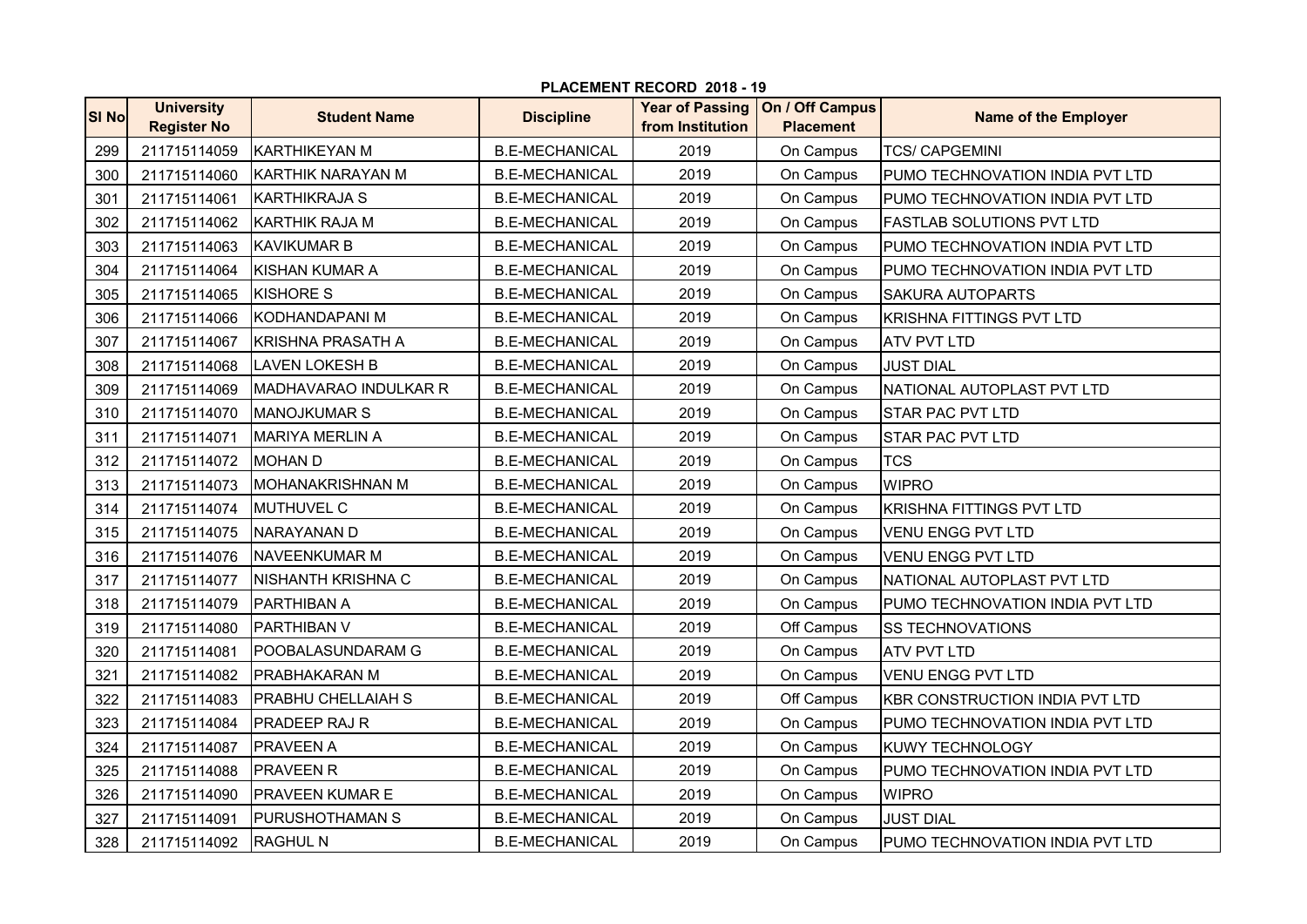|       | PLACEMENT RECORD 2018 - 19              |                         |                       |                                            |                                     |                                  |  |  |
|-------|-----------------------------------------|-------------------------|-----------------------|--------------------------------------------|-------------------------------------|----------------------------------|--|--|
| SI No | <b>University</b><br><b>Register No</b> | <b>Student Name</b>     | <b>Discipline</b>     | <b>Year of Passing</b><br>from Institution | On / Off Campus<br><b>Placement</b> | <b>Name of the Employer</b>      |  |  |
| 329   | 211715114094                            | RAGHUL KHANNA C K       | <b>B.E-MECHANICAL</b> | 2019                                       | On Campus                           | <b>TCS/ JUST DAIL</b>            |  |  |
| 330   | 211715114096                            | <b>RAGUL S</b>          | <b>B.E-MECHANICAL</b> | 2019                                       | On Campus                           | PUMO TECHNOVATION INDIA PVT LTD  |  |  |
| 331   | 211715114100                            | <b>ROGESH S</b>         | <b>B.E-MECHANICAL</b> | 2019                                       | On Campus                           | COGNIZANT TECHNOLOGY SOLUTIONS   |  |  |
| 332   | 211715114102                            | <b>SAI KIRAN M</b>      | <b>B.E-MECHANICAL</b> | 2019                                       | On Campus                           | <b>KUWY TECHNOLOGY</b>           |  |  |
| 333   | 211715114103                            | <b>SAIRAM V</b>         | <b>B.E-MECHANICAL</b> | 2019                                       | On Campus                           | <b>VENU ENGG PVT LTD</b>         |  |  |
| 334   | 211715114105                            | ISANJAY KUMAR B         | <b>B.E-MECHANICAL</b> | 2019                                       | On Campus                           | PUMO TECHNOVATION INDIA PVT LTD  |  |  |
| 335   | 211715114106                            | ISANTHOSHKUMAR G        | <b>B.E-MECHANICAL</b> | 2019                                       | Off Campus                          | <b>SS TECHNOVATIONS</b>          |  |  |
| 336   | 211715114109                            | ISARAVANAN B            | <b>B.E-MECHANICAL</b> | 2019                                       | On Campus                           | <b>VENU ENGG PVT LTD</b>         |  |  |
| 337   | 211715114111                            | ISATHISH KUMAR A L      | <b>B.E-MECHANICAL</b> | 2019                                       | On Campus                           | PUMO TECHNOVATION INDIA PVT LTD  |  |  |
| 338   | 211715114112                            | <b>SENTHILNATHAN PL</b> | <b>B.E-MECHANICAL</b> | 2019                                       | On Campus                           | NATIONAL AUTOPLAST PVT LTD       |  |  |
| 339   | 211715114114                            | <b>SEVUGAMOORTHY S</b>  | <b>B.E-MECHANICAL</b> | 2019                                       | On Campus                           | <b>JUST DIAL</b>                 |  |  |
| 340   | 211715114116                            | <b>SHAHID AFRIDI S</b>  | <b>B.E-MECHANICAL</b> | 2019                                       | On Campus                           | <b>EMERSON</b>                   |  |  |
| 341   | 211715114117                            | <b>SHOBAN CD</b>        | <b>B.E-MECHANICAL</b> | 2019                                       | On Campus                           | <b>JBM AUTOSYSTEMS</b>           |  |  |
| 342   | 211715114118                            | ISHYAM SUNDAR U         | <b>B.E-MECHANICAL</b> | 2019                                       | On Campus                           | <b>TCS / PUMO</b>                |  |  |
| 343   | 211715114119                            | ISIVACHANDRAN B         | <b>B.E-MECHANICAL</b> | 2019                                       | On Campus                           | PUMO TECHNOVATION INDIA PVT LTD  |  |  |
| 344   | 211715114120                            | <b>SIVAPRAKASAM S S</b> | <b>B.E-MECHANICAL</b> | 2019                                       | On Campus                           | PUMO TECHNOVATION INDIA PVT LTD  |  |  |
| 345   | 211715114121                            | ISIVARAMA KRISHNAN M R  | <b>B.E-MECHANICAL</b> | 2019                                       | On Campus                           | ZOHO CORPORATION                 |  |  |
| 346   | 211715114122                            | <b>SOUNDARYAN R</b>     | <b>B.E-MECHANICAL</b> | 2019                                       | On Campus                           | <b>JUST DIAL</b>                 |  |  |
| 347   | 211715114124                            | <b>SUBRAMONIYAM A</b>   | <b>B.E-MECHANICAL</b> | 2019                                       | On Campus                           | NATIONAL AUTOPLAST PVT LTD       |  |  |
| 348   | 211715114126                            | <b>SUGUMARAN S</b>      | <b>B.E-MECHANICAL</b> | 2019                                       | On Campus                           | <b>ATV PVT LTD</b>               |  |  |
| 349   | 211715114130                            | <b>SURESH M</b>         | <b>B.E-MECHANICAL</b> | 2019                                       | On Campus                           | <b>FASTLAB SOLUTIONS PVT LTD</b> |  |  |
| 350   | 211715114131                            | <b>SURIYA GANESH S</b>  | <b>B.E-MECHANICAL</b> | 2019                                       | On Campus                           | <b>TCS</b>                       |  |  |
| 351   | 211715114133                            | <b>SURYA B</b>          | <b>B.E-MECHANICAL</b> | 2019                                       | On Campus                           | <b>TCS/JBM</b>                   |  |  |
| 352   | 211715114139                            | <b>VASANTH R</b>        | <b>B.E-MECHANICAL</b> | 2019                                       | On Campus                           | <b>FASTLAB SOLUTIONS PVT LTD</b> |  |  |
| 353   | 211715114140                            | VIGNESH M (25.08.1997)  | <b>B.E-MECHANICAL</b> | 2019                                       | Off Campus                          | <b>KAPIL METALS PVT LTD</b>      |  |  |
| 354   | 211715114141                            | VIGNESH M (02.01.1998)  | <b>B.E-MECHANICAL</b> | 2019                                       | On Campus                           | <b>ATV PVT LTD</b>               |  |  |
| 355   | 211715114143                            | <b>VIGNESH S</b>        | <b>B.E-MECHANICAL</b> | 2019                                       | On Campus                           | <b>SAKURA AUTOPARTS</b>          |  |  |
| 356   | 211715114144                            | <b>VIGNESH T</b>        | <b>B.E-MECHANICAL</b> | 2019                                       | On Campus                           | <b>TCS</b>                       |  |  |
| 357   | 211715114145                            | <b>VIGNESHWARAA S</b>   | <b>B.E-MECHANICAL</b> | 2019                                       | On Campus                           | <b>JUST DIAL</b>                 |  |  |
| 358   | 211715114146                            | <b>VIJAY K</b>          | <b>B.E-MECHANICAL</b> | 2019                                       | On Campus                           | <b>ATV PVT LTD</b>               |  |  |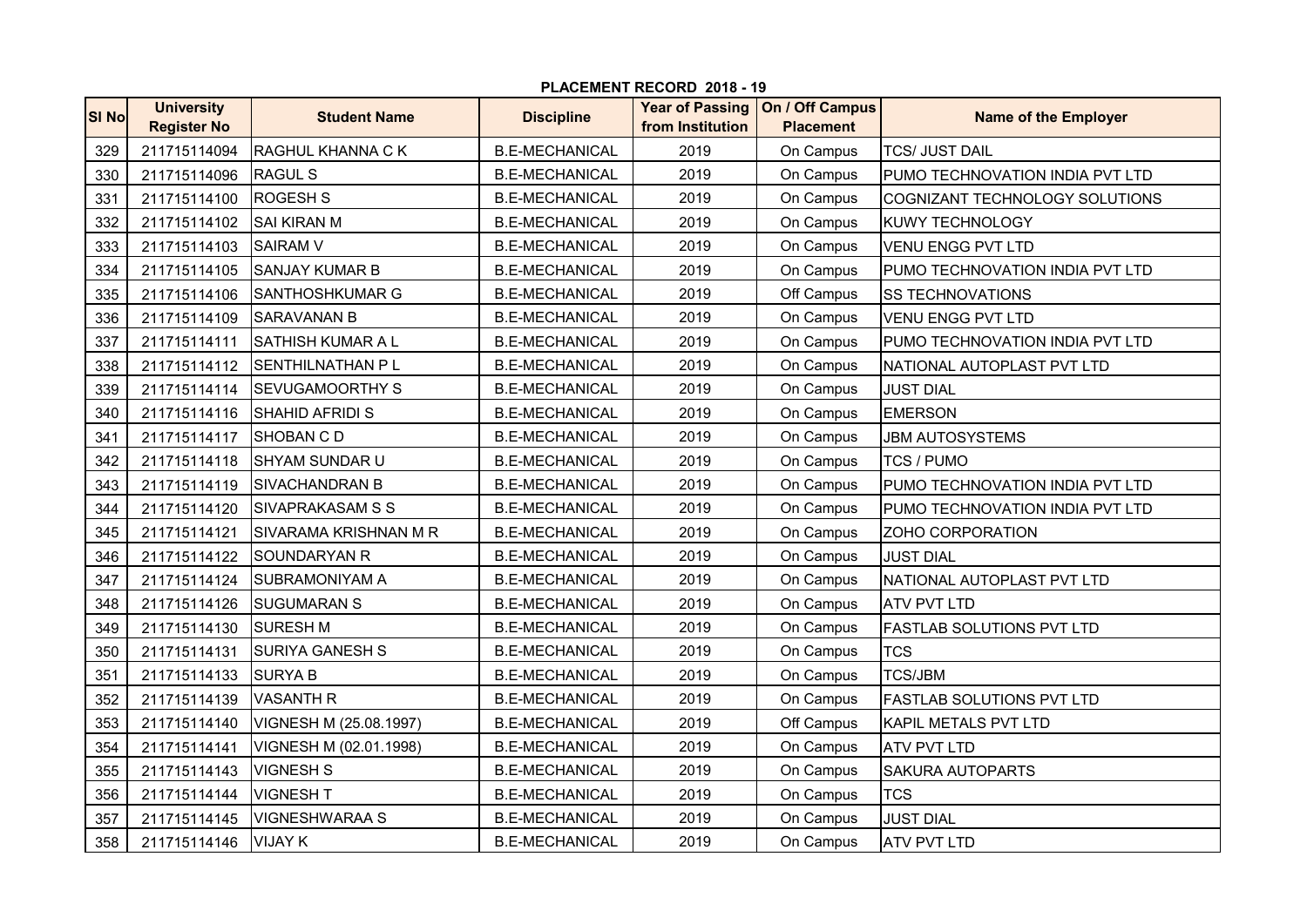| PLACEMENT RECORD 2018 - 19 |                                         |                           |                       |                                            |                                     |                                        |  |  |  |  |
|----------------------------|-----------------------------------------|---------------------------|-----------------------|--------------------------------------------|-------------------------------------|----------------------------------------|--|--|--|--|
| <b>SI No</b>               | <b>University</b><br><b>Register No</b> | <b>Student Name</b>       | <b>Discipline</b>     | <b>Year of Passing</b><br>from Institution | On / Off Campus<br><b>Placement</b> | <b>Name of the Employer</b>            |  |  |  |  |
| 359                        | 211715114150                            | <b>VIKNESH S</b>          | <b>B.E-MECHANICAL</b> | 2019                                       | On Campus                           | PUMO TECHNOVATION INDIA PVT LTD / FACE |  |  |  |  |
| 360                        | 211715114151                            | <b>VIKRAM V</b>           | <b>B.E-MECHANICAL</b> | 2019                                       | On Campus                           | PUMO TECHNOVATION INDIA PVT LTD/JBM    |  |  |  |  |
| 361                        | 211715114152                            | <b>VIMONISH B</b>         | <b>B.E-MECHANICAL</b> | 2019                                       | Off Campus                          | <b>KBR CONSTRUCTION INDIA PVT LTD</b>  |  |  |  |  |
| 362                        | 211715114154                            | <b>VINAYAGAM VR</b>       | <b>B.E-MECHANICAL</b> | 2019                                       | On Campus                           | PUMO TECHNOVATION INDIA PVT LTD        |  |  |  |  |
| 363                        | 211715114155                            | <b>VINOTH G</b>           | <b>B.E-MECHANICAL</b> | 2019                                       | On Campus                           | SAKURA AUTOPARTS                       |  |  |  |  |
| 364                        | 211715114157                            | <b>YUVARAJ R</b>          | <b>B.E-MECHANICAL</b> | 2019                                       | On Campus                           | <b>VENU ENGG PVT LTD</b>               |  |  |  |  |
| 365                        | 211715114158                            | ZIA UL HAQ K              | <b>B.E-MECHANICAL</b> | 2019                                       | On Campus                           | PUMO TECHNOVATION INDIA PVT LTD        |  |  |  |  |
| 366                        | 211715114301                            | <b>ADITH KRISHNAN P S</b> | <b>B.E-MECHANICAL</b> | 2019                                       | On Campus                           | VENU ENGG PVT LTD                      |  |  |  |  |
| 367                        | 211715114302                            | <b>BHUVANESHWAR G</b>     | <b>B.E-MECHANICAL</b> | 2019                                       | On Campus                           | <b>IDBI</b>                            |  |  |  |  |
| 368                        | 211715114303                            | <b>DINESH KUMAR M</b>     | <b>B.E-MECHANICAL</b> | 2019                                       | On Campus                           | PUMO TECHNOVATION INDIA PVT LTD        |  |  |  |  |
| 369                        | 211715114305                            | <b>HEMA KUMAR P</b>       | <b>B.E-MECHANICAL</b> | 2019                                       | On Campus                           | PUMO TECHNOVATION INDIA PVT LTD        |  |  |  |  |
| 370                        | 211715114306                            | <b>JAYA SURYA D</b>       | <b>B.E-MECHANICAL</b> | 2019                                       | Off Campus                          | <b>SS TECHNOVATIONS</b>                |  |  |  |  |
| 371                        | 211715114307                            | <b>KARTHIKEYAN A</b>      | <b>B.E-MECHANICAL</b> | 2019                                       | On Campus                           | PUMO TECHNOVATION INDIA PVT LTD        |  |  |  |  |
| 372                        | 211715114315                            | <b>SUDHARSHAN S</b>       | <b>B.E-MECHANICAL</b> | 2019                                       | On Campus                           | PUMO TECHNOVATION INDIA PVT LTD        |  |  |  |  |
| 373                        | 211715114316                            | <b>VENKATESH P</b>        | <b>B.E-MECHANICAL</b> | 2019                                       | On Campus                           | PUMO TECHNOVATION INDIA PVT LTD        |  |  |  |  |
| 374                        | 211715114701                            | P.N.V.SRIKKUMAR           | <b>B.E-MECHANICAL</b> | 2019                                       | On Campus                           | PUMO TECHNOVATION INDIA PVT LTD        |  |  |  |  |
| 375                        | 211715205002                            | <b>AJAY G</b>             | B.Tech-IT             | 2019                                       | On Campus                           | <b>TCS</b>                             |  |  |  |  |
| 376                        | 211715205004                            | <b>ANJANA B</b>           | B.Tech-IT             | 2019                                       | On Campus                           | <b>VIRTUSA</b>                         |  |  |  |  |
| 377                        | 211715205005                            | <b>ANUSREE S</b>          | B.Tech-IT             | 2019                                       | On Campus                           | <b>TCS</b>                             |  |  |  |  |
| 378                        | 211715205006                            | <b>ARAVINDH B</b>         | B.Tech-IT             | 2019                                       | On Campus                           | <b>ZOHO</b>                            |  |  |  |  |
| 379                        | 211715205009                            | <b>DHEEPAK V</b>          | <b>B.Tech-IT</b>      | 2019                                       | Off Campus                          | <b>KPRIYA</b>                          |  |  |  |  |
| 380                        | 211715205011                            | <b>DIVYAM</b>             | B.Tech-IT             | 2019                                       | On Campus                           | <b>TCS</b>                             |  |  |  |  |
| 381                        | 211715205012                            | <b>FALEELA J</b>          | B.Tech-IT             | 2019                                       | On Campus                           | <b>ZOHO</b>                            |  |  |  |  |
| 382                        | 211715205013                            | <b>GOPIKANJALI D</b>      | B.Tech-IT             | 2019                                       | On Campus                           | <b>WIPRO</b>                           |  |  |  |  |
| 383                        | 211715205017                            | <b>JEYASURIYA A</b>       | B.Tech-IT             | 2019                                       | On Campus                           | <b>TCS</b>                             |  |  |  |  |
| 384                        | 211715205020                            | <b>KAVIYA A</b>           | <b>B.Tech-IT</b>      | 2019                                       | On Campus                           | <b>TCS</b>                             |  |  |  |  |
| 385                        | 211715205021                            | <b>MALARMATHIT</b>        | B.Tech-IT             | 2019                                       | Off Campus                          | SCIENTIFIC PUBLISHING SERVICE(P) LTD   |  |  |  |  |
| 386                        | 211715205023                            | <b>MOHANA SRIS</b>        | B.Tech-IT             | 2019                                       | On Campus                           | <b>WIPRO</b>                           |  |  |  |  |
| 387                        | 211715205027                            | PADMAJA T                 | B.Tech-IT             | 2019                                       | Off Campus                          | <b>VEGA</b>                            |  |  |  |  |
| 388                        | 211715205028                            | POOJA A                   | B.Tech-IT             | 2019                                       | Off Campus                          | <b>INFRASCALE</b>                      |  |  |  |  |